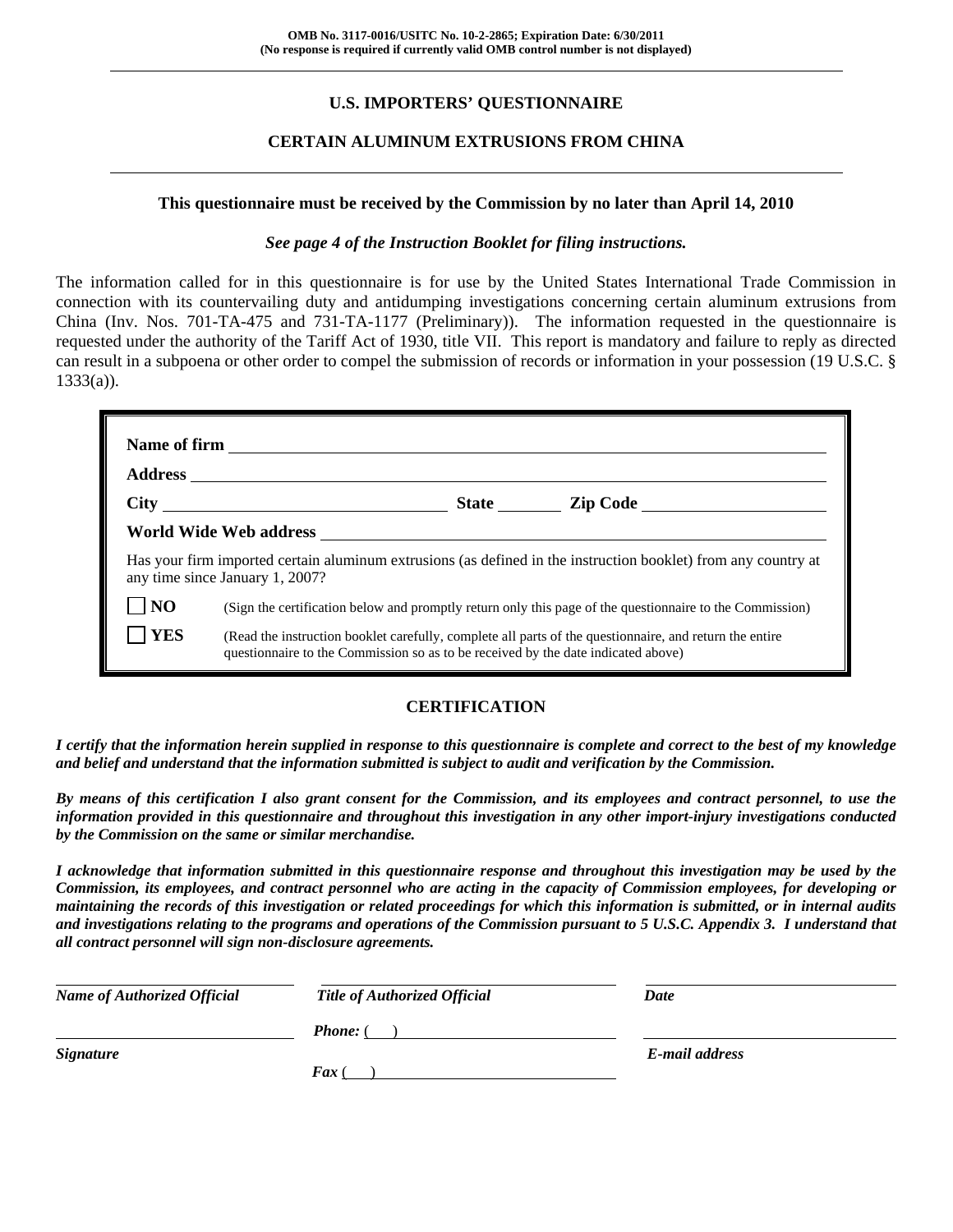# **PART I.—GENERAL INFORMATION**

l

The questions in this questionnaire have been reviewed with market participants to ensure that issues of concern are adequately addressed and that data requests are sufficient, meaningful, and as limited as possible. Public reporting burden for this questionnaire is estimated to average 40 hours per response, including the time for reviewing instructions, searching existing data sources, gathering the data needed, and completing and reviewing the questionnaire. Send comments regarding the accuracy of this burden estimate or any other aspect of this collection of information, including suggestions for reducing the burden, to the Office of Investigations, U.S. International Trade Commission, 500 E Street, SW, Washington, DC 20436.

I-1a. **OMB statistics**.--Please report below the actual number of hours required and the cost to your firm of preparing the reply to this questionnaire and completing the form.

hours dollars

- I-1b. **OMB feedback**.--We are interested in any comments you may have for improving this questionnaire in general or the clarity of specific questions. Please attach such comments to your response or send them to the above address.
- I-2. **Establishments covered**.--Provide the name and address of establishment(s) covered by this questionnaire (see page 3 of the instruction booklet for reporting guidelines). If your firm is publicly traded, please specify the stock exchange and trading symbol.

|           | <b>Ownership.</b> --Is your firm owned, in whole or in part, by any other firm? |                        |
|-----------|---------------------------------------------------------------------------------|------------------------|
| $\neg$ No | $\Box$ Yes--List the following information                                      |                        |
| Firm name | Address                                                                         | Extent of<br>ownership |
|           |                                                                                 |                        |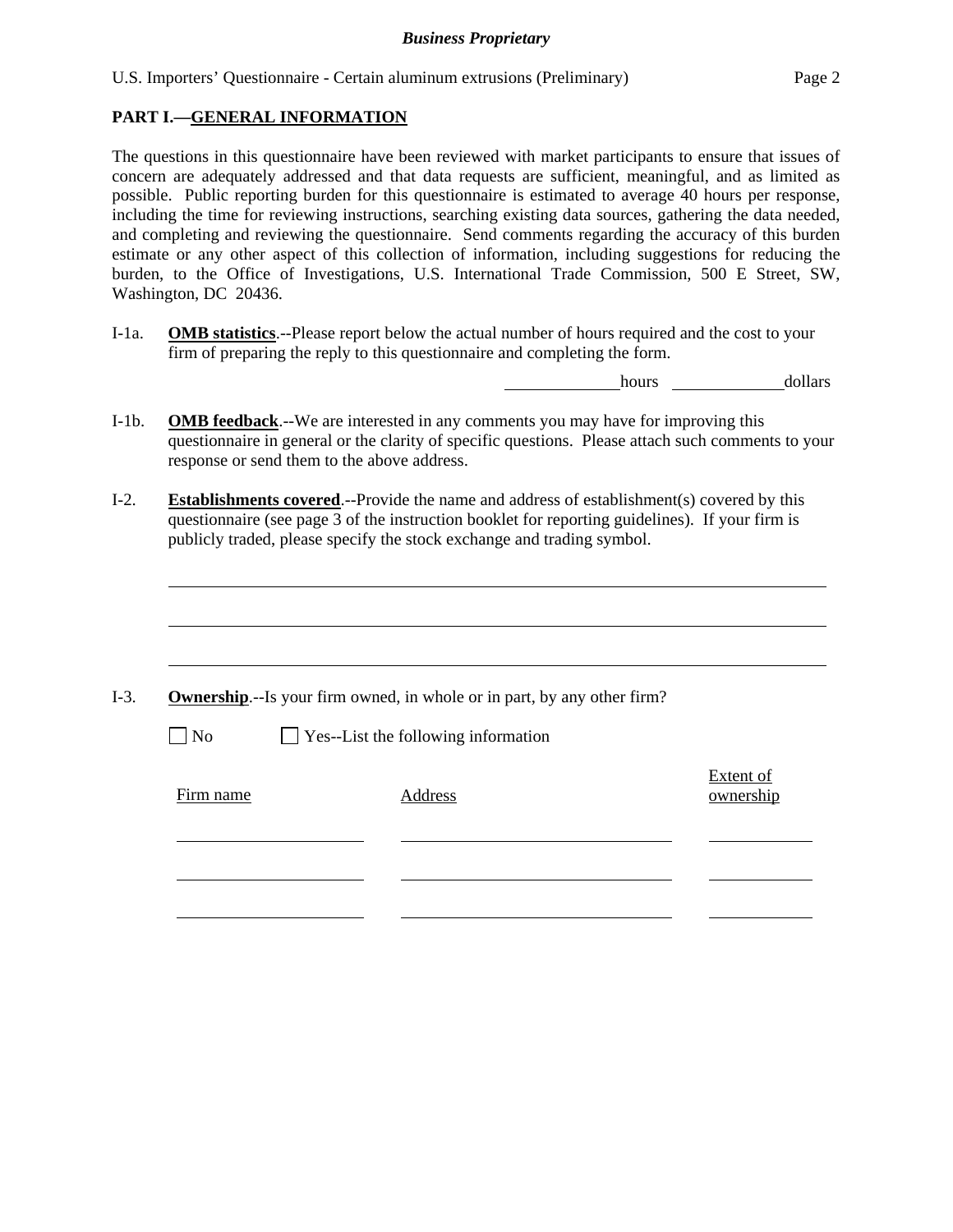# **PART I.--GENERAL INFORMATION***--Continued*

l

l

- I-4. **Related importers/exporter**.--Does your firm have any related firms, either domestic or foreign, which are engaged in importing certain aluminum extrusions from China into the United States or which are engaged in exporting certain aluminum extrusions from China to the United States?  $\Box$  No  $\Box$  Yes--List the following information Firm name Address Address Affiliation l <u> 1990 - Johann Barbara, martin a</u> l l  $\sim$ I-5. **Related producers**.--Does your firm have any related firms, either domestic or foreign, which are engaged in the production of certain aluminum extrusions? Firm name Address Address Affiliation l
- I-6. **Importing operations**.--Please indicate the nature of your firm's importing operations on certain aluminum extrusions. More than one answer may be applicable.

| Importer of record                           | $\Box$ Takes title to the imported product(s) |
|----------------------------------------------|-----------------------------------------------|
| $\Box$ Consignee of the imported products(s) | Customs broker or freight forwarder.          |

I-7. **Consignee**.--If your firm is an importer of record of certain aluminum extrusions but is not the consignee, please list the consignees below (firm name, address, telephone number, and individual to contact).

| Firm name | Address | Contact person and phone<br>number |
|-----------|---------|------------------------------------|
|           |         |                                    |
|           |         |                                    |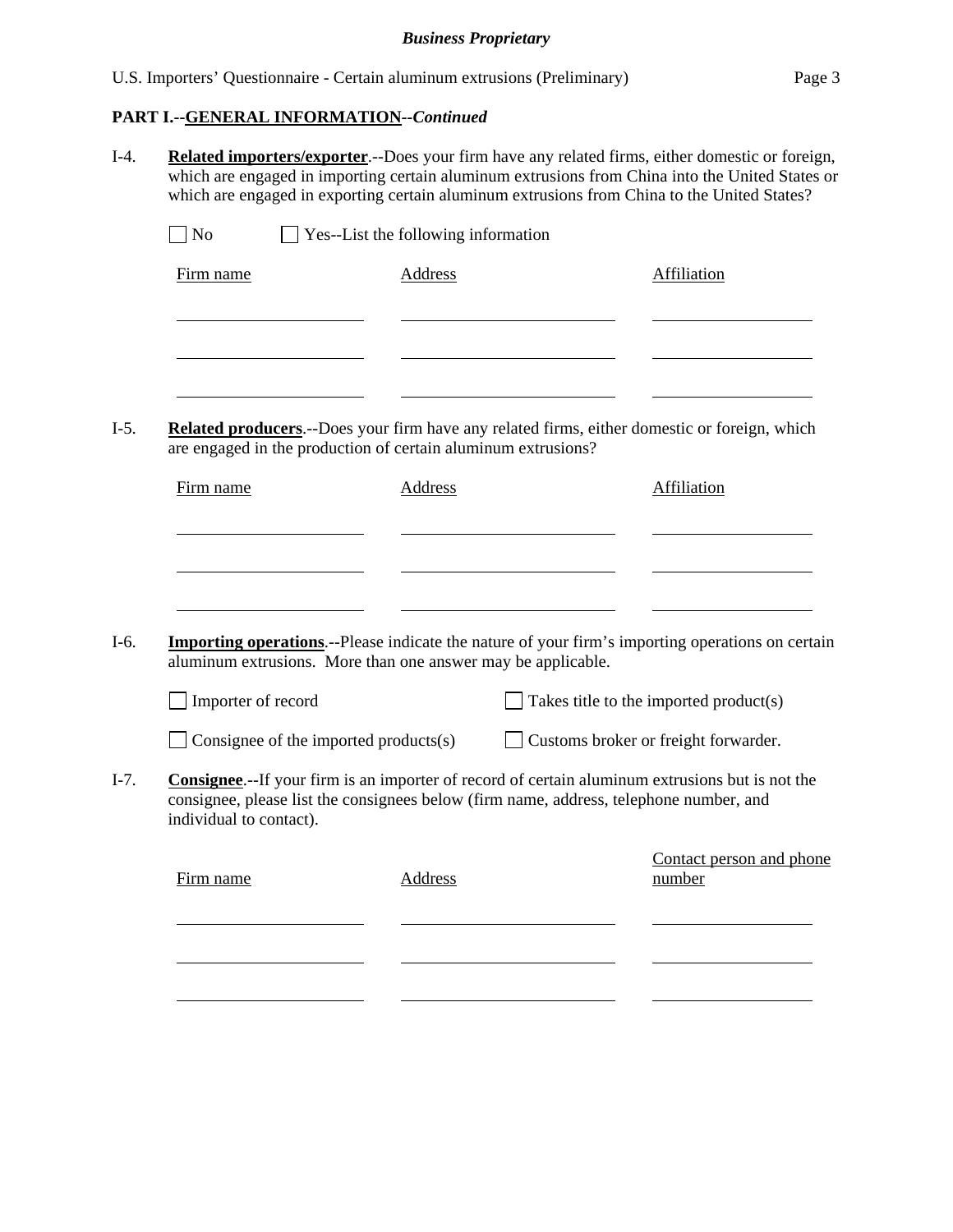U.S. Importers' Questionnaire - Certain aluminum extrusions (Preliminary) Page 4

# **PART I.--GENERAL INFORMATION***--Continued*

l

| $I-8.$  | <b>FTZ</b> or bonded warehouses.--Please indicate whether your firm enters certain aluminum<br>extrusions into, or withdraws such merchandise from, foreign trade zones or bonded warehouses.                             |  |  |  |
|---------|---------------------------------------------------------------------------------------------------------------------------------------------------------------------------------------------------------------------------|--|--|--|
|         | $\overline{\rm No}$<br>Yes<br>Foreign trade zones                                                                                                                                                                         |  |  |  |
|         | Yes<br>Bonded warehouses<br>$\overline{\phantom{a}}$ No                                                                                                                                                                   |  |  |  |
| $I-9.$  | <b>Temporary importation under bond.</b> --Please indicate whether your firm imports certain<br>aluminum extrusions under the TIB (temporary importation under bond) program.                                             |  |  |  |
|         | Yes<br>$\overline{N}$                                                                                                                                                                                                     |  |  |  |
| $I-10.$ | <b>Third-country trade activities.</b> --To your knowledge, have the products subject to this<br>proceeding been the subject of any other import relief investigations in the United States or in any<br>other countries? |  |  |  |
|         | Yes-Please specify.<br>No                                                                                                                                                                                                 |  |  |  |
|         |                                                                                                                                                                                                                           |  |  |  |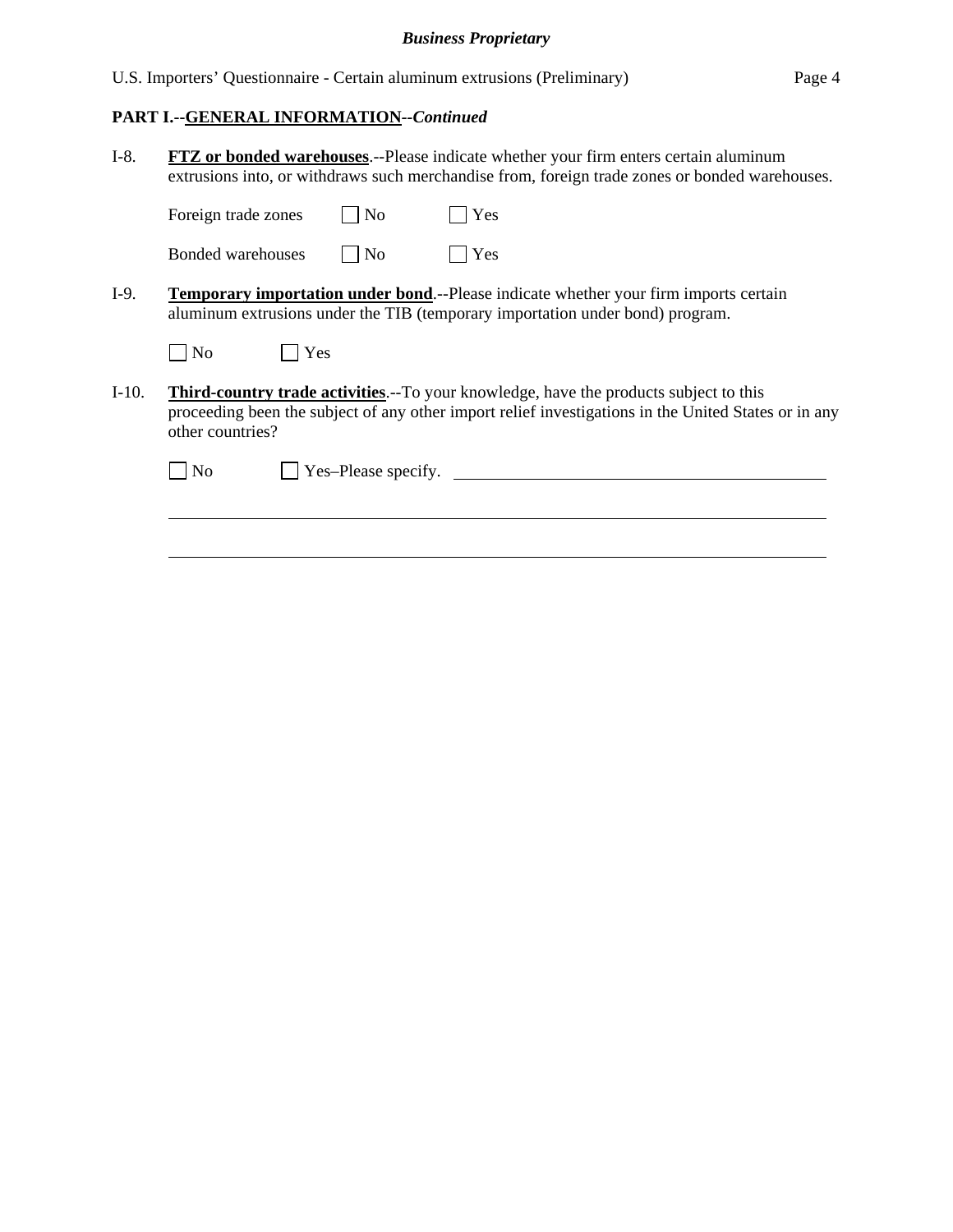# **PART II.--TRADE AND RELATED INFORMATION**

Further information on this part of the questionnaire can be obtained from Russell Duncan (202-708- 4727, russell.dunca@usitc.gov). **Supply all data requested on a calendar-year basis**.

II-1. **Contact information (trade)**.--Who should be contacted regarding the requested trade and related information?

|         | Company contact:                                   |                |                   |                                                                                                                                                                                                |
|---------|----------------------------------------------------|----------------|-------------------|------------------------------------------------------------------------------------------------------------------------------------------------------------------------------------------------|
|         |                                                    | Name and title |                   |                                                                                                                                                                                                |
|         |                                                    |                |                   |                                                                                                                                                                                                |
|         |                                                    | Phone number   |                   | E-mail address                                                                                                                                                                                 |
| $II-2.$ |                                                    |                |                   | Changes in operations.--Please indicate whether your firm has experienced any of the following<br>changes in relation to the importation of certain aluminum extrusions since January 1, 2007? |
|         | (check as many as appropriate)                     |                | (please describe) |                                                                                                                                                                                                |
|         | $\Box$ office/warehouse openings                   |                |                   |                                                                                                                                                                                                |
|         | office/warehouse closings                          |                |                   |                                                                                                                                                                                                |
|         |                                                    |                |                   |                                                                                                                                                                                                |
|         |                                                    |                |                   |                                                                                                                                                                                                |
|         |                                                    |                |                   |                                                                                                                                                                                                |
|         |                                                    |                |                   |                                                                                                                                                                                                |
|         | prolonged shutdowns or<br>importation curtailments |                |                   |                                                                                                                                                                                                |
|         | revised labor agreements                           |                |                   |                                                                                                                                                                                                |
|         |                                                    |                |                   |                                                                                                                                                                                                |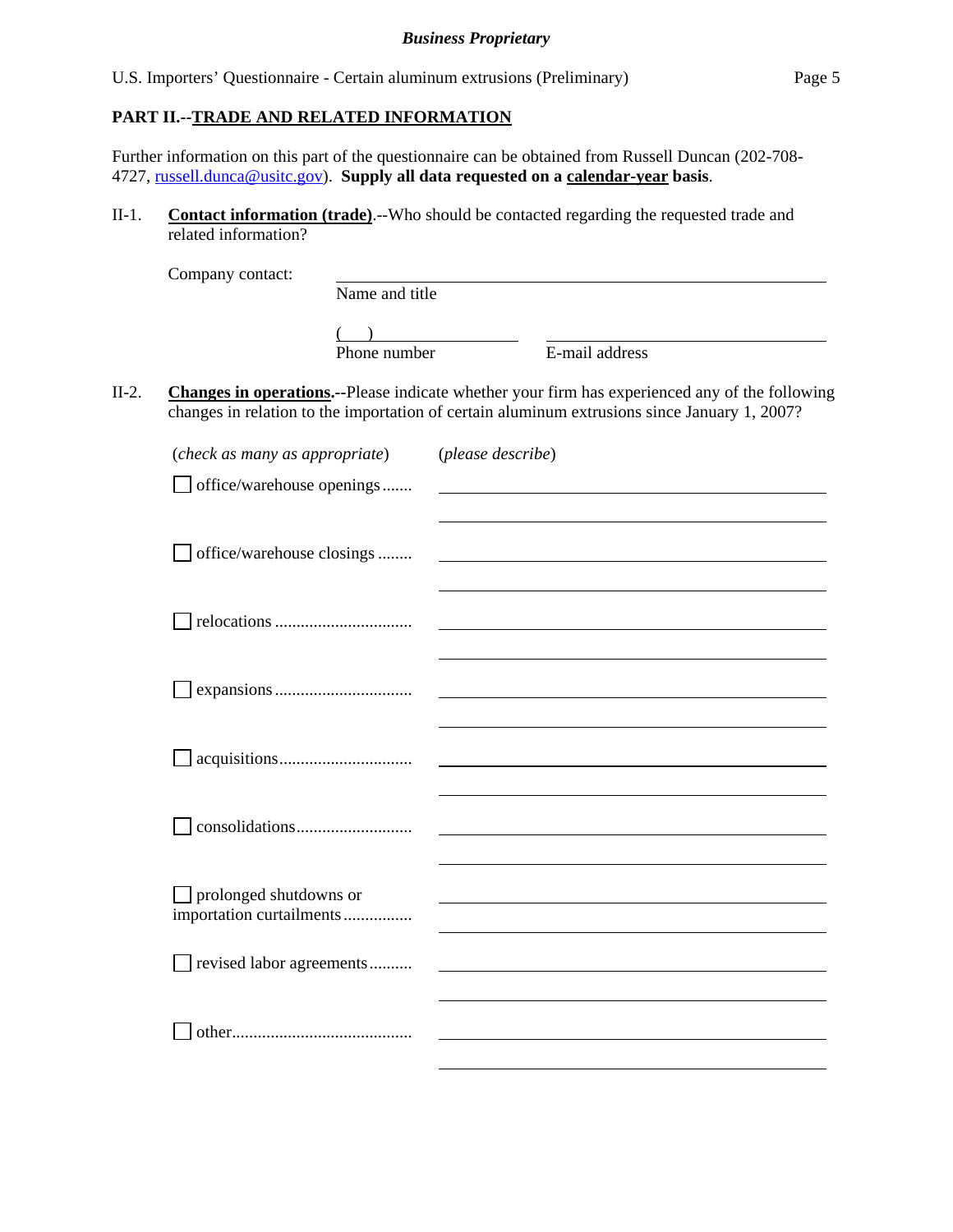U.S. Importers' Questionnaire - Certain aluminum extrusions (Preliminary) Page 6

# **PART II.--TRADE AND RELATED INFORMATION***--Continued*

II-3. **Arranged imports**.--Has your firm imported or arranged for the importation of certain aluminum extrusions from China for delivery after December 31, 2009?

l

l

l

l

l

l

 $\Box$  No  $\Box$  Yes–Indicate when such orders are to be delivered and the quantities involved.

II-4. **Reasons for importing**.--If your firm also produces certain aluminum extrusions in the United States, please indicate your reasons for importing this product. If your reasons differ by source, please elaborate.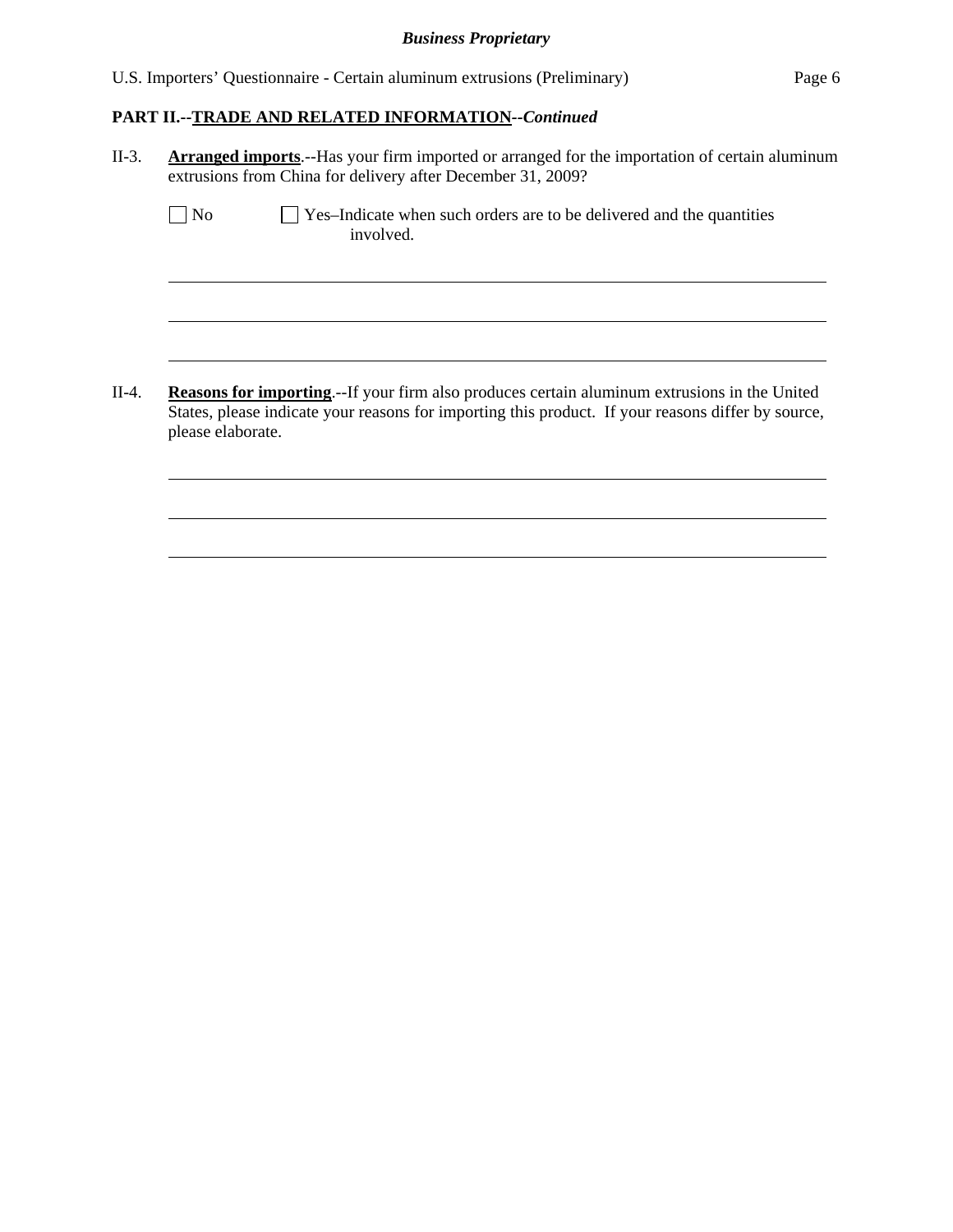#### **PART II.--TRADE AND RELATED INFORMATION***--Continued*

II-5. **IMPORTS FROM CHINA**.–Did your firm import certain aluminum extrusions from China in 2007-09?

 No. Yes-- Report your firm's imports and your firm's shipments and inventories of certain aluminum extrusions imported from China by your firm during the specified periods. (See definitions in the instruction booklet.)

# **CHINA**

| Quantity (in short tons), value (in \$1,000)                                                                                                           |                       |      |      |  |
|--------------------------------------------------------------------------------------------------------------------------------------------------------|-----------------------|------|------|--|
|                                                                                                                                                        | <b>Calendar years</b> |      |      |  |
| <b>Item</b>                                                                                                                                            | 2007                  | 2008 | 2009 |  |
| Beginning-of-period inventories (quantity) (A)                                                                                                         |                       |      |      |  |
| Imports: $1\overline{2}$<br>Quantity of imports (B)                                                                                                    |                       |      |      |  |
| Value of imports (C)                                                                                                                                   |                       |      |      |  |
| U.S. shipments:<br><b>Commercial shipments:</b><br>Quantity of commercial shipments (D)                                                                |                       |      |      |  |
| Value of commercial shipments (E)                                                                                                                      |                       |      |      |  |
| Internal consumption/company transfers:<br>Quantity of internal consumption/<br>transfers (F)                                                          |                       |      |      |  |
| Value <sup>3</sup> of internal consumption/<br>transfers (G)                                                                                           |                       |      |      |  |
| Export shipments: <sup>4</sup><br>Quantity of export shipments (H)                                                                                     |                       |      |      |  |
| Value of export shipments (I)                                                                                                                          |                       |      |      |  |
| Spoilage <sup>5</sup> (quantity) $(J)$                                                                                                                 |                       |      |      |  |
| End-of-period inventories (quantity) (K)                                                                                                               |                       |      |      |  |
| Channels of distribution: (value)<br>U.S. shipments to wholesalers/distributors (L)                                                                    |                       |      |      |  |
| U.S. shipments to end users (M)                                                                                                                        |                       |      |      |  |
| Please identify the foreign producers from which your firm imports certain aluminum extrusions from China in your<br>response to question II-12 below. |                       |      |      |  |

<sup>2</sup> Please explain any increase, decrease, or other trend in your reported imports (lines B & C):

 $\overline{\phantom{0}}$  3  $3$  Sales to related firms (including internal consumption) must be valued at fair market value. In the event that you use a different basis for valuing these sales within your company, please specify that basis (e.g., cost, cost plus, etc.) and provide value data using that basis for each of the periods noted above:

 $\overline{4}$  $4$  Identify your principal export markets:

5 Spoilage can account for any losses in inventory not accounted for by your firm's importation and shipment data (*e.g.*, these could represent product that were lost, stolen, destroyed, or just unaccounted for).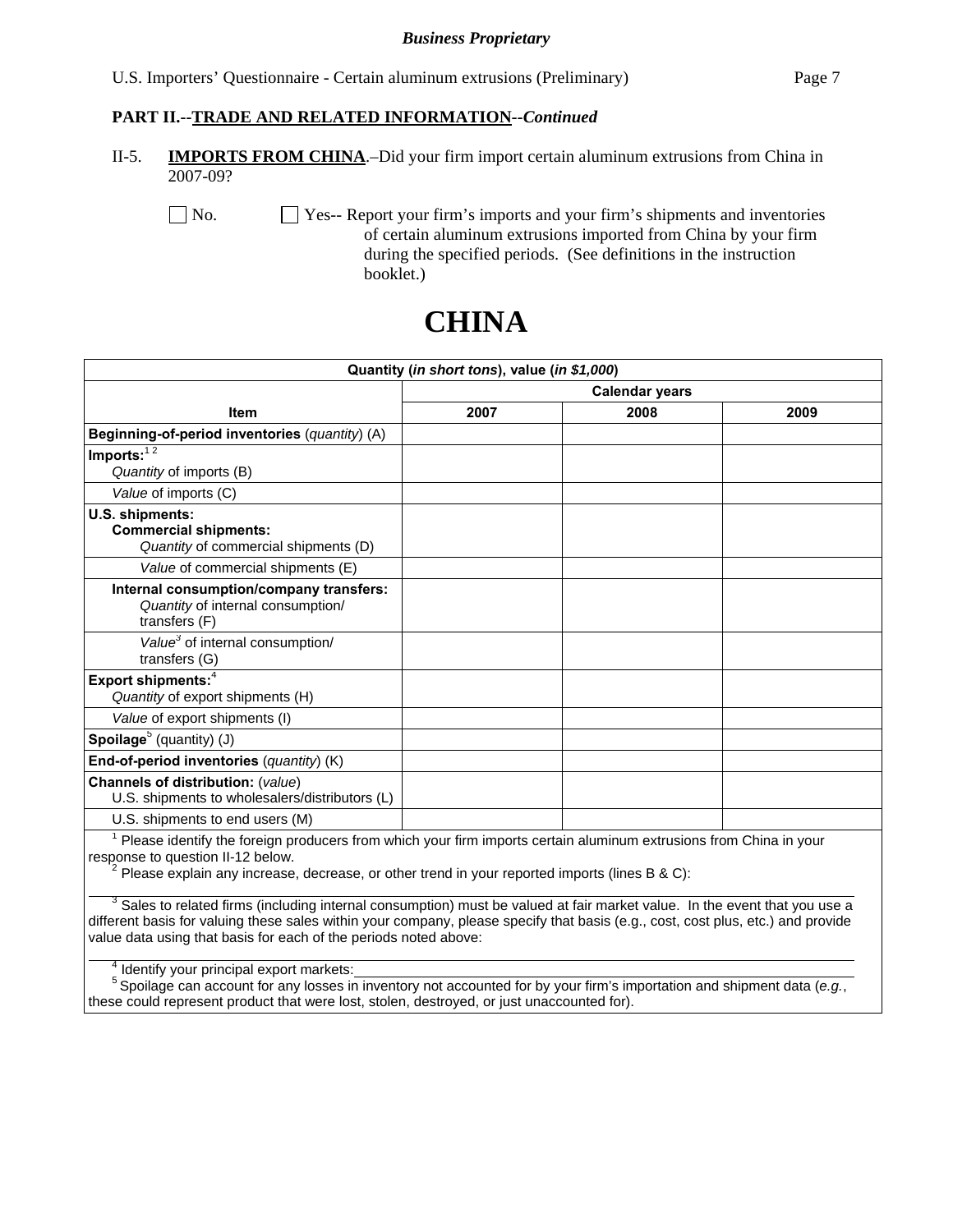# **PART II.--TRADE AND RELATED INFORMATION***--Continued*

II-6. **IMPORTS FROM CANADA**.–Did your firm import certain aluminum extrusions from Canada in 2007-09?

No.  $\Box$  Yes-- Report your firm's imports and your firm's shipments and inventories of certain aluminum extrusions imported from Canada by your firm during the specified periods. (See definitions in the instruction booklet.)

# **CANADA**

| Quantity (in short tons), value (in \$1,000)                                                                                                                                                                                                                                                                                                                                                    |                       |      |      |  |
|-------------------------------------------------------------------------------------------------------------------------------------------------------------------------------------------------------------------------------------------------------------------------------------------------------------------------------------------------------------------------------------------------|-----------------------|------|------|--|
|                                                                                                                                                                                                                                                                                                                                                                                                 | <b>Calendar years</b> |      |      |  |
| <b>Item</b>                                                                                                                                                                                                                                                                                                                                                                                     | 2007                  | 2008 | 2009 |  |
| Beginning-of-period inventories (quantity) (A)                                                                                                                                                                                                                                                                                                                                                  |                       |      |      |  |
| $Imports:$ <sup>12</sup>                                                                                                                                                                                                                                                                                                                                                                        |                       |      |      |  |
| Quantity of imports (B)                                                                                                                                                                                                                                                                                                                                                                         |                       |      |      |  |
| Value of imports (C)                                                                                                                                                                                                                                                                                                                                                                            |                       |      |      |  |
| U.S. shipments:<br><b>Commercial shipments:</b><br>Quantity of commercial shipments (D)                                                                                                                                                                                                                                                                                                         |                       |      |      |  |
| Value of commercial shipments (E)                                                                                                                                                                                                                                                                                                                                                               |                       |      |      |  |
| Internal consumption/company transfers:<br>Quantity of internal consumption/<br>transfers (F)                                                                                                                                                                                                                                                                                                   |                       |      |      |  |
| Value <sup>3</sup> of internal consumption/<br>transfers $(G)$                                                                                                                                                                                                                                                                                                                                  |                       |      |      |  |
| Export shipments: <sup>4</sup><br>Quantity of export shipments (H)                                                                                                                                                                                                                                                                                                                              |                       |      |      |  |
| Value of export shipments (I)                                                                                                                                                                                                                                                                                                                                                                   |                       |      |      |  |
| Spoilage <sup>5</sup> (quantity) (J)                                                                                                                                                                                                                                                                                                                                                            |                       |      |      |  |
| End-of-period inventories (quantity) (K)                                                                                                                                                                                                                                                                                                                                                        |                       |      |      |  |
| Channels of distribution: (value)<br>U.S. shipments to wholesalers/distributors (L)                                                                                                                                                                                                                                                                                                             |                       |      |      |  |
| U.S. shipments to end users (M)                                                                                                                                                                                                                                                                                                                                                                 |                       |      |      |  |
| <sup>1</sup> Please identify the foreign producers, if known:                                                                                                                                                                                                                                                                                                                                   |                       |      |      |  |
| $2$ Please explain any increase, decrease, or other trend in your reported imports (lines B & C):                                                                                                                                                                                                                                                                                               |                       |      |      |  |
| <sup>3</sup> Sales to related firms (including internal consumption) must be valued at fair market value. In the event that you use a<br>different basis for valuing these sales within your company, please specify that basis (e.g., cost, cost plus, etc.) and provide<br>value data using that basis for each of the periods noted above:<br>$^4$ Identify your pripainal over the problems |                       |      |      |  |

 $4$  Identify your principal export markets:

5 Spoilage can account for any losses in inventory not accounted for by your firm's importation and shipment data (*e.g.*, these could represent product that were lost, stolen, destroyed, or just unaccounted for).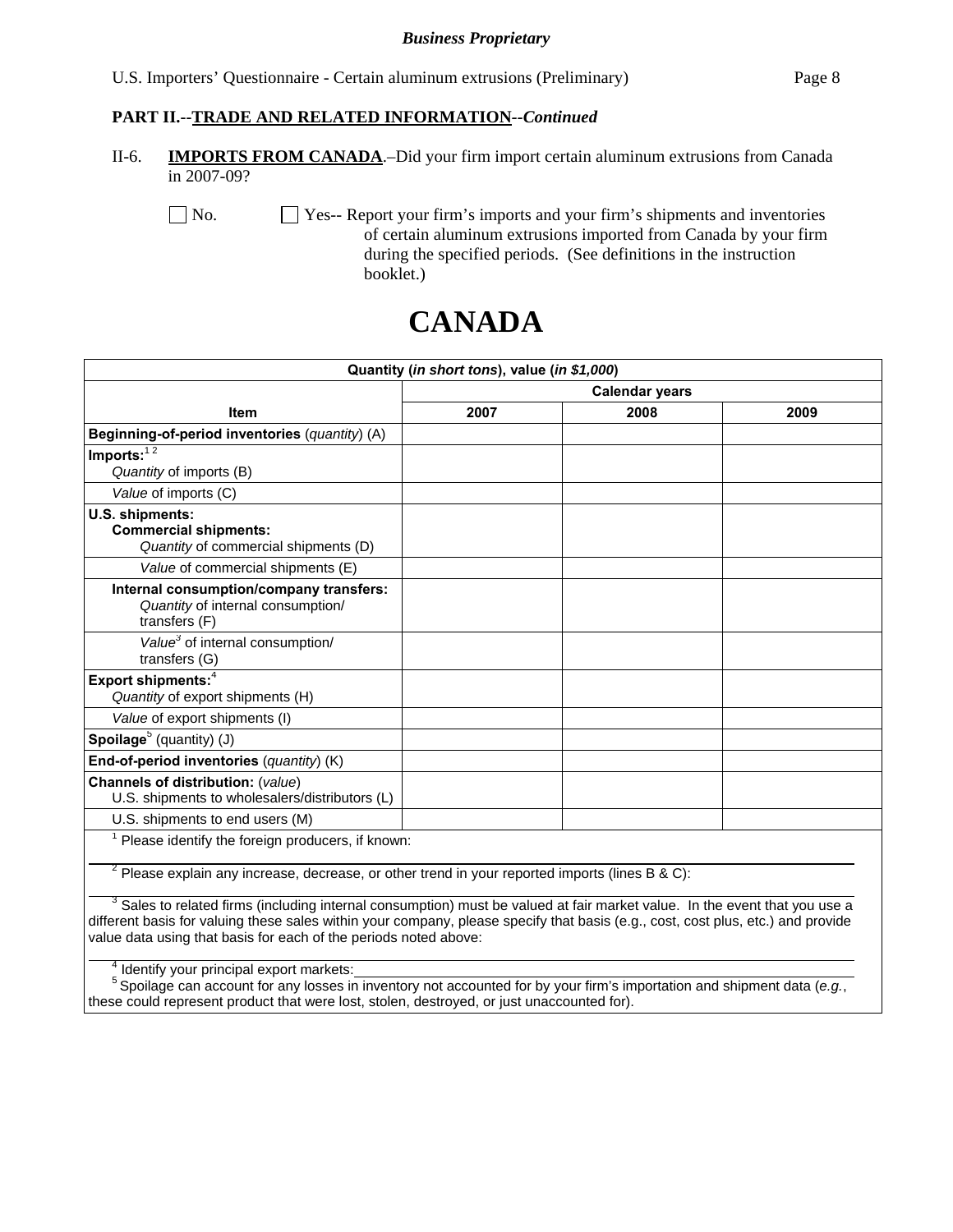U.S. Importers' Questionnaire - Certain aluminum extrusions (Preliminary) Page 9

## **PART II.--TRADE AND RELATED INFORMATION***--Continued*

II-7. **IMPORTS FROM ALL OTHER SOURCES**.–Did your firm import certain aluminum extrusions from sources other than Canada or China in 2007-09?

 No. Yes-- Report your firm's imports and your firm's shipments and inventories of certain aluminum extrusions imported from all other sources besides Canada or China by your firm during the specified periods. (See definitions in the instruction booklet.)

# **ALL OTHER SOURCES**

| Quantity (in short tons), value (in \$1,000)                                                                                                                                                                                                                                                                                                                                                          |                       |      |      |  |
|-------------------------------------------------------------------------------------------------------------------------------------------------------------------------------------------------------------------------------------------------------------------------------------------------------------------------------------------------------------------------------------------------------|-----------------------|------|------|--|
|                                                                                                                                                                                                                                                                                                                                                                                                       | <b>Calendar years</b> |      |      |  |
| <b>Item</b>                                                                                                                                                                                                                                                                                                                                                                                           | 2007                  | 2008 | 2009 |  |
| Beginning-of-period inventories (quantity) (A)                                                                                                                                                                                                                                                                                                                                                        |                       |      |      |  |
| Imports: $12$<br>Quantity of imports (B)                                                                                                                                                                                                                                                                                                                                                              |                       |      |      |  |
| Value of imports (C)                                                                                                                                                                                                                                                                                                                                                                                  |                       |      |      |  |
| U.S. shipments:<br><b>Commercial shipments:</b><br>Quantity of commercial shipments (D)                                                                                                                                                                                                                                                                                                               |                       |      |      |  |
| Value of commercial shipments (E)                                                                                                                                                                                                                                                                                                                                                                     |                       |      |      |  |
| Internal consumption/company transfers:<br>Quantity of internal consumption/<br>transfers (F)                                                                                                                                                                                                                                                                                                         |                       |      |      |  |
| Value <sup>3</sup> of internal consumption/<br>transfers (G)                                                                                                                                                                                                                                                                                                                                          |                       |      |      |  |
| Export shipments: <sup>4</sup><br>Quantity of export shipments (H)                                                                                                                                                                                                                                                                                                                                    |                       |      |      |  |
| Value of export shipments (I)                                                                                                                                                                                                                                                                                                                                                                         |                       |      |      |  |
| Spoilage <sup>5</sup> (quantity) (J)                                                                                                                                                                                                                                                                                                                                                                  |                       |      |      |  |
| End-of-period inventories (quantity) (K)                                                                                                                                                                                                                                                                                                                                                              |                       |      |      |  |
| Channels of distribution: (value)<br>U.S. shipments to wholesalers/distributors (L)                                                                                                                                                                                                                                                                                                                   |                       |      |      |  |
| U.S. shipments to end users (M)                                                                                                                                                                                                                                                                                                                                                                       |                       |      |      |  |
| Please identify the foreign producers, if known:                                                                                                                                                                                                                                                                                                                                                      |                       |      |      |  |
| $2$ Please explain any increase, decrease, or other trend in your reported imports (lines B & C):                                                                                                                                                                                                                                                                                                     |                       |      |      |  |
| <sup>3</sup> Sales to related firms (including internal consumption) must be valued at fair market value. In the event that you use a<br>different basis for valuing these sales within your company, please specify that basis (e.g., cost, cost plus, etc.) and provide<br>value data using that basis for each of the periods noted above:<br><sup>4</sup> Identify your principal export markets: |                       |      |      |  |

5 Spoilage can account for any losses in inventory not accounted for by your firm's importation and shipment data (*e.g.*, these could represent product that were lost, stolen, destroyed, or just unaccounted for).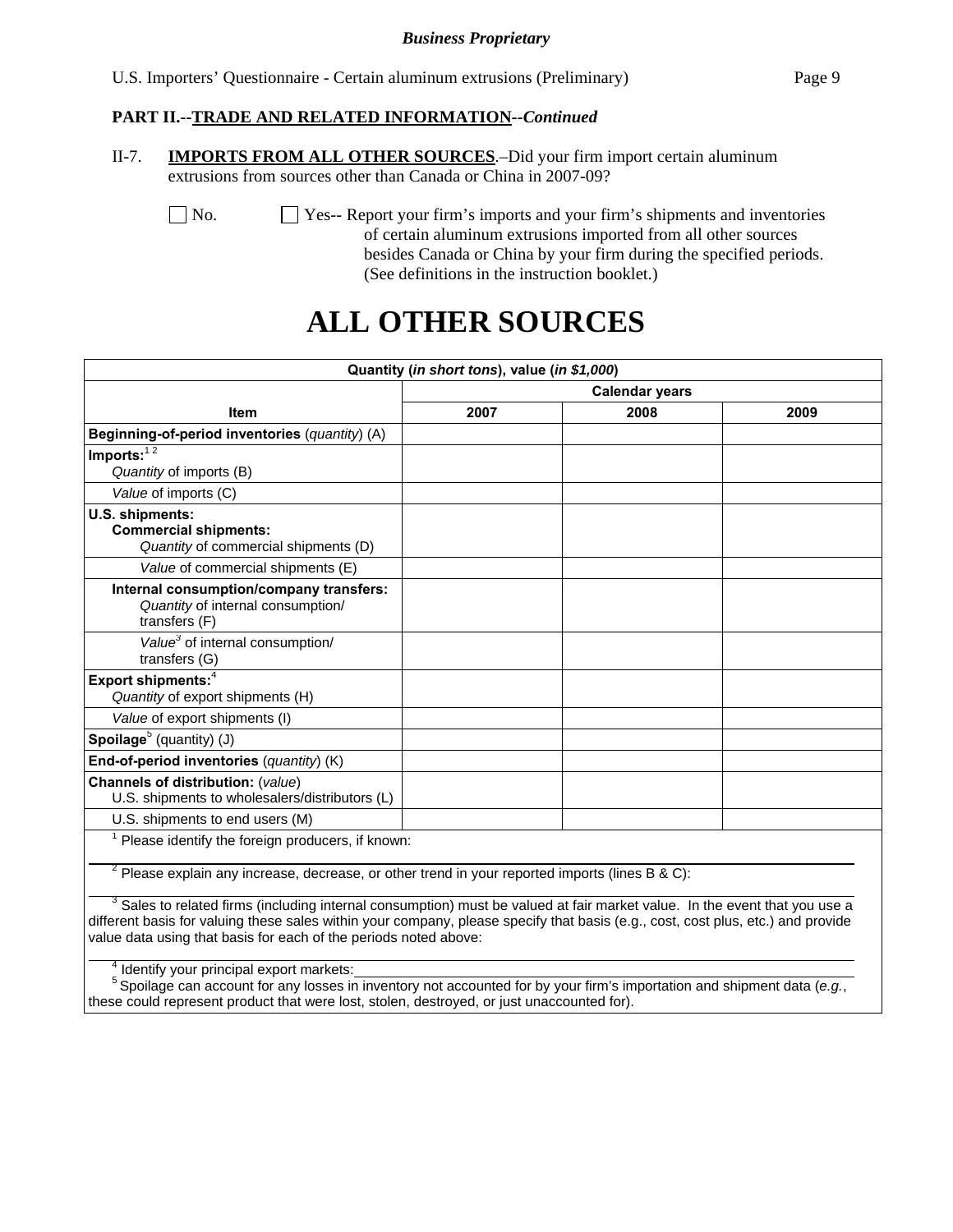#### II-8. **Reconciliation of import data.--**

(a) Please note that the quantities reported in questions II-5 through II-7 should reconcile as follows in each period (*i.e.*, in each column):

| Reconciliation              |                                                        |
|-----------------------------|--------------------------------------------------------|
| $A + B - D - F - H - J = K$ | Do these data reconcile? $\Box$ Yes $\Box$ No--(Please |
|                             | correct these data before submitting questionnaire)    |
| $E+G=L+M$                   | Do these data reconcile? $\Box$ Yes $\Box$ No--(Please |
|                             | correct these data before submitting questionnaire).   |

- (b) Please note that the quantities reported for end-of-period inventories should equal the beginning-of-period inventories reported in the subsequent calendar year (*i.e.*, line K of year 2007 should equal line A of year 2008). Do these data reconcile for each adjacent calendar year?
	- Yes. No--(Please correct these data before submitting questionnaire. Note that you may use the quantities reported under spoilage (line J) to account for any unexplained discrepancies between your import, shipment and inventory data.)
- II-9. **OEM Imports.--**Please estimate the share of your firms imports in 2009 by source that are OEM or customer specific versus standardized products.

|                             | Share of Imports in 2009 from |                                |                                                  |  |
|-----------------------------|-------------------------------|--------------------------------|--------------------------------------------------|--|
|                             | China<br>(line B, table II-5) | Canada<br>(line B, table II-6) | <b>All Other Sources</b><br>(line B, table II-7) |  |
| OEM or customer<br>specific |                               |                                |                                                  |  |
| Standardized products       |                               |                                |                                                  |  |
| Total                       | 100%                          | 100%                           | 100%                                             |  |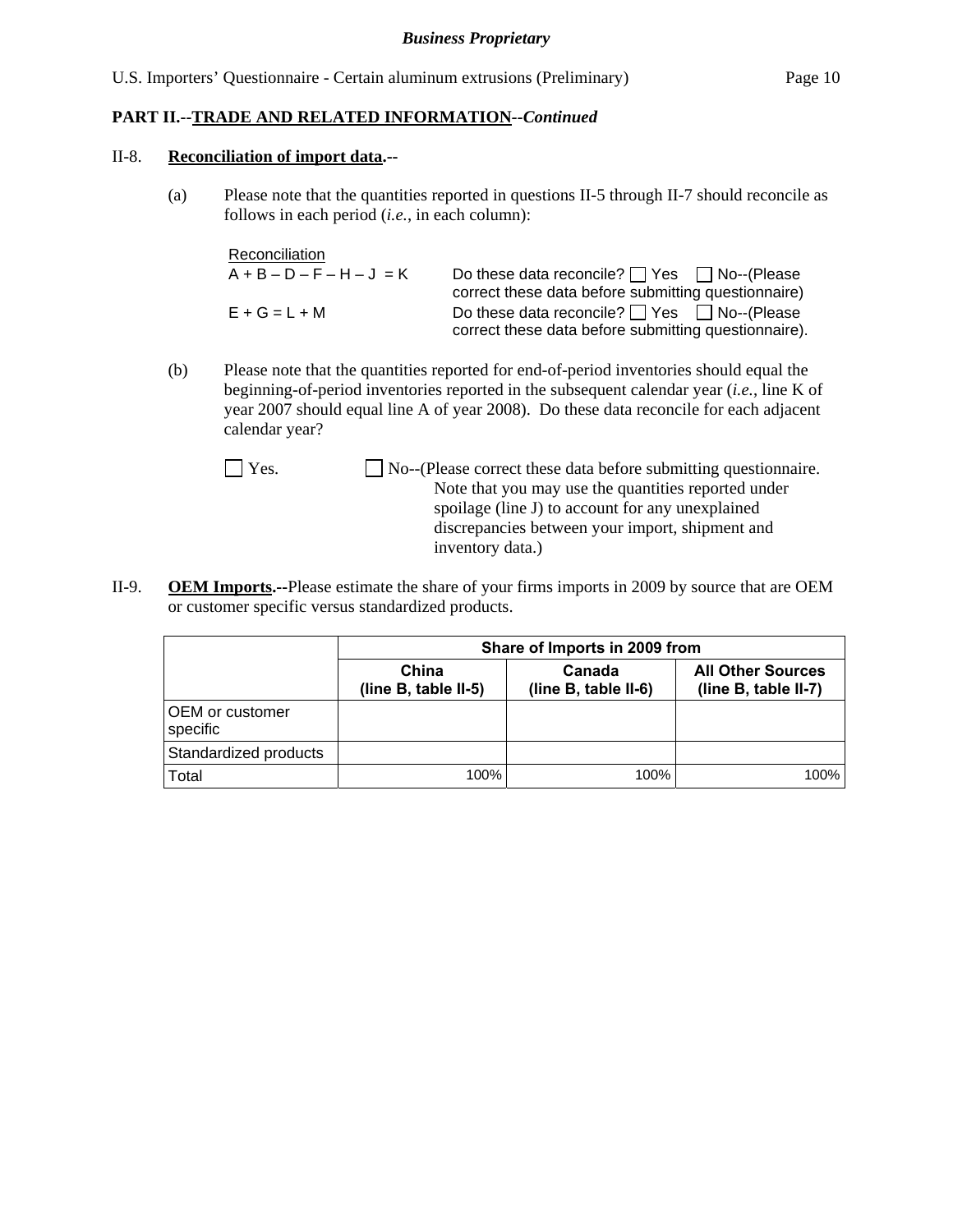II-10. **Types of Aluminum Extrusions.--**Please indicate end uses of your imports and estimated share accounted for by each end use, and describe the primary products that your firms imports under each end use category.

|                      | End Uses <sup>1</sup><br>(Check all that apply, see                                                                                  | <b>Estimated</b><br>Share of<br>Imports in |                                                                                                               |
|----------------------|--------------------------------------------------------------------------------------------------------------------------------------|--------------------------------------------|---------------------------------------------------------------------------------------------------------------|
| <b>Imports</b>       | instructions manual for                                                                                                              | 200912                                     |                                                                                                               |
| from.--              | definitions)                                                                                                                         | (percent)                                  | <b>Description of imported products</b>                                                                       |
| China                | <b>Building and Construction</b>                                                                                                     |                                            |                                                                                                               |
|                      |                                                                                                                                      |                                            |                                                                                                               |
|                      | Transportation                                                                                                                       |                                            |                                                                                                               |
|                      | <b>Engineered Products</b>                                                                                                           |                                            |                                                                                                               |
|                      | <b>Other End Uses</b>                                                                                                                |                                            |                                                                                                               |
|                      | Subtotal (if applicable)                                                                                                             | 100%                                       |                                                                                                               |
| Canada               | <b>Building and Construction</b>                                                                                                     |                                            |                                                                                                               |
|                      | Transportation                                                                                                                       |                                            |                                                                                                               |
|                      | <b>Engineered Products</b>                                                                                                           |                                            |                                                                                                               |
|                      | <b>Other End Uses</b>                                                                                                                |                                            |                                                                                                               |
|                      | Subtotal (if applicable)                                                                                                             | 100%                                       |                                                                                                               |
| All other<br>sources | <b>Building and Construction</b>                                                                                                     |                                            |                                                                                                               |
|                      | Transportation                                                                                                                       |                                            |                                                                                                               |
|                      | <b>Engineered Products</b>                                                                                                           |                                            |                                                                                                               |
|                      | <b>Other End Uses</b>                                                                                                                |                                            |                                                                                                               |
|                      | Subtotal (if applicable)                                                                                                             | 100%                                       |                                                                                                               |
| Yes.                 | Are these categories useful for analyzing the market(s) for certain aluminum extrusions?<br>markets for certain aluminum extrusions: |                                            | No-Please indicate what would be a better way to analyze the                                                  |
|                      | indicated (questions II-5 through II-7).                                                                                             |                                            | $2$ Please estimate these shares off of the quantity of your firm's imports (line B) from each of the sources |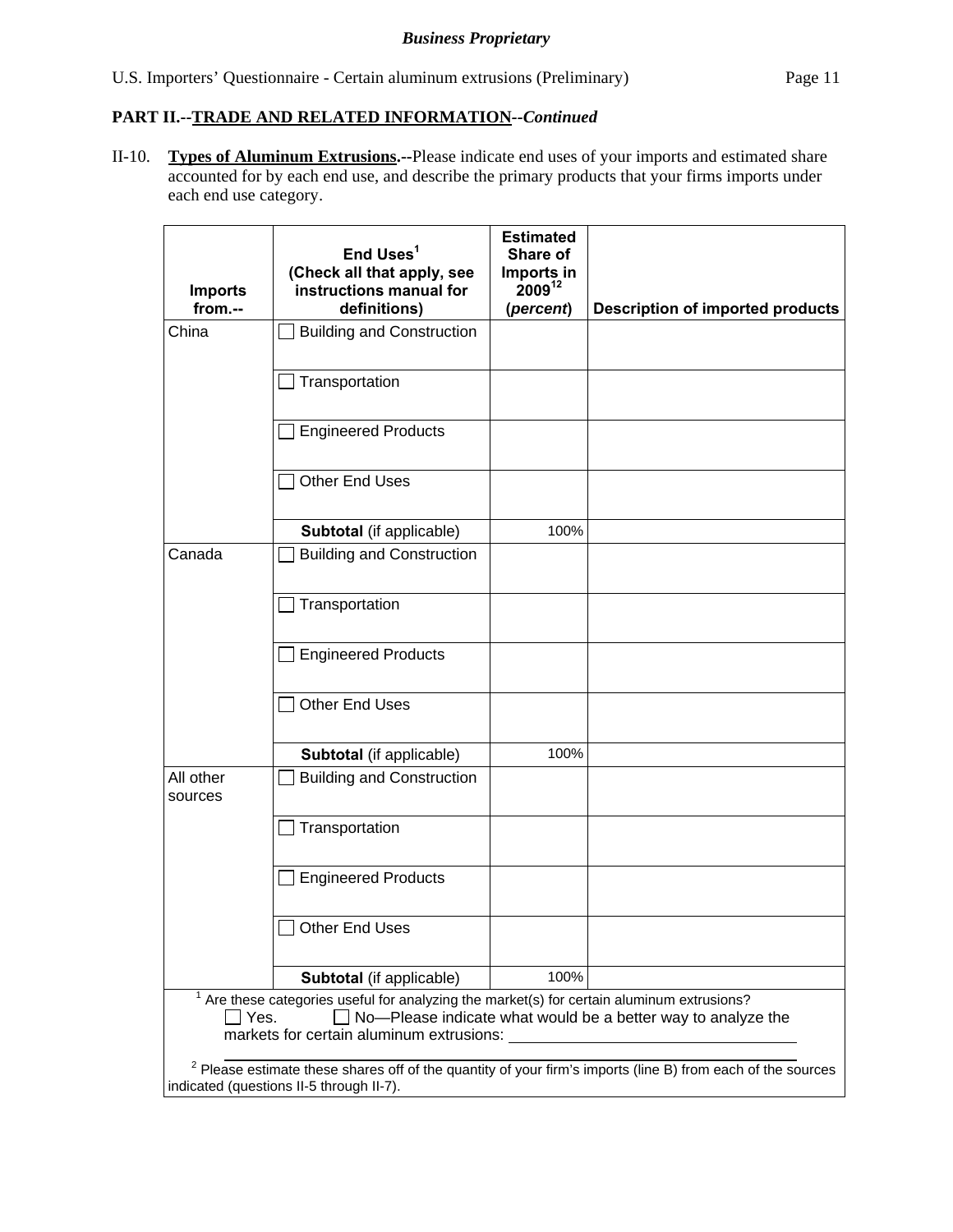II-11. **HTS Classification.--**Report the HTS numbers under which firm imports certain aluminum extrusions into the United States and related information.

| <b>Classification</b>                                                                                                                                                                                 | <b>Share of Imports</b><br><b>Reported in</b><br><b>Questions II-5</b><br>through II-7<br>(percent) | Share of subject<br>merchandise<br>entering under<br>this grouping $^1$<br>(percent) |
|-------------------------------------------------------------------------------------------------------------------------------------------------------------------------------------------------------|-----------------------------------------------------------------------------------------------------|--------------------------------------------------------------------------------------|
| The primary HTS numbers as identified in<br>the petition. (see instruction manual p. 6 for<br>listing)                                                                                                |                                                                                                     |                                                                                      |
| The secondary HTS numbers as identified in<br>the petition. (see instruction manual p. 6 for<br>listing)                                                                                              |                                                                                                     |                                                                                      |
| Other HTS numbers not identified in the<br>petition (please include the specific 10-digit<br>numbers in the space provided below).                                                                    | Totals 100%                                                                                         | Likely does not                                                                      |
|                                                                                                                                                                                                       |                                                                                                     | total 100%                                                                           |
| $1$ This calculation will identify the share of subject merchandise imported under a specific HTS<br>grouping of the total amount of merchandise imported under that grouping by your firm. If a firm |                                                                                                     |                                                                                      |

indicates 100% for each grouping, this would indicate that your firm only imports the subject merchandise as defined in the instructions manual and nothing else, while if a firm indicates 5% for each grouping, this would imply that 95% of the merchandise that your firm imports under those HTS numbers actually falls outside of the scope of the merchandise subject to these investigations, *i.e.*, not certain aluminum extrusion as defined in the instructions manual.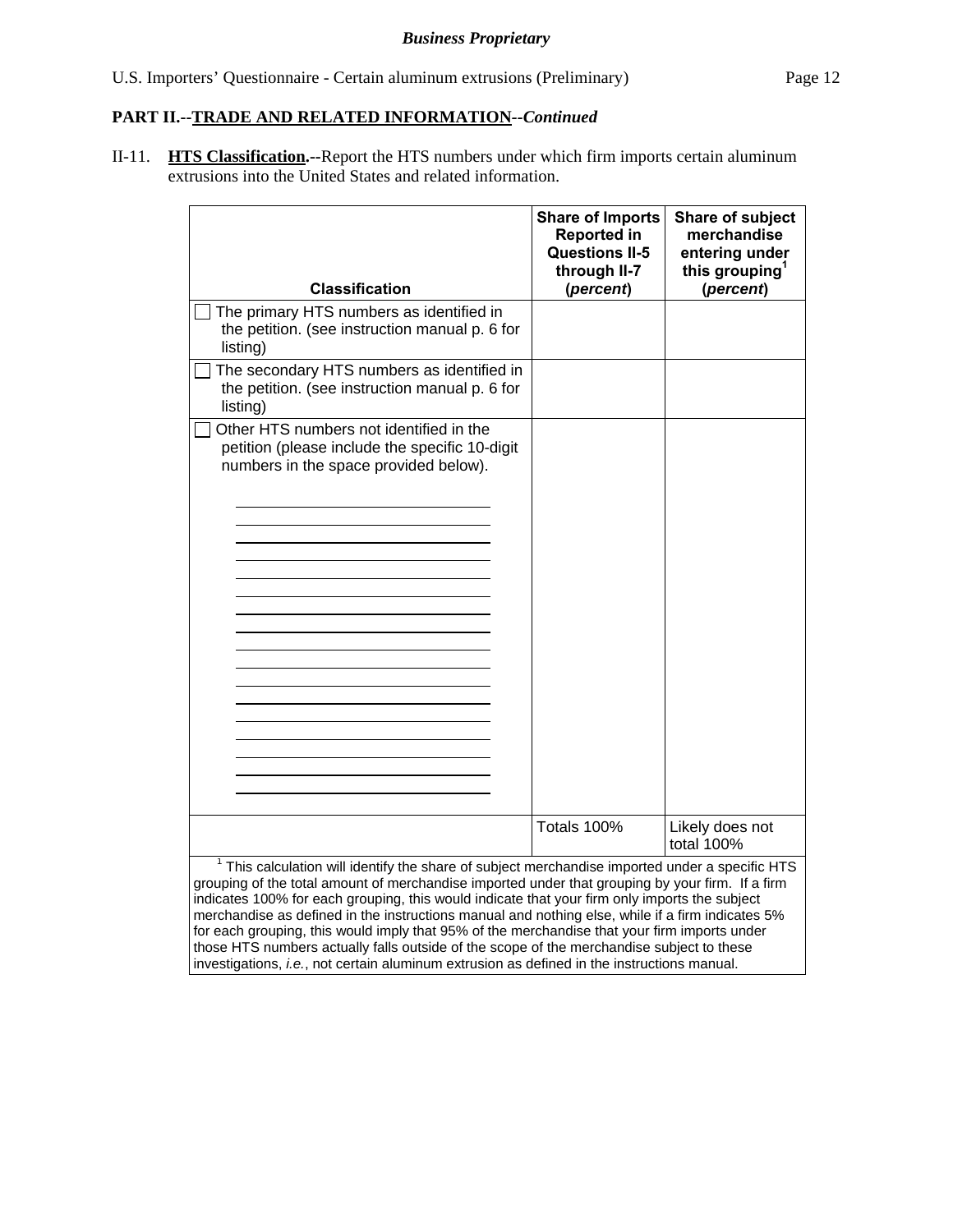II-12. **China Foreign Manufacturer / Exporter identification.--**Please identify below the names and addresses of your firm's **FIVE** largest foreign suppliers (whether the foreign manufacturer or just foreign exporter) for certain aluminum extrusions from China in the 2007-09 period. Please also provide the name and fax number or e-mail address of a contact person and the share of the quantity of your firm's total imports of certain aluminum extrusions that each of these suppliers accounted for in 2009.

**No. Foreign manufacturer / Exporter's name Street address (not P.O. box), city, province, and zip code Contact person Telephone number or e-mail address Share of 2009 imports (***%)* **1 2 3 4 5**

Not applicable (*i.e.*, responded "no" to question II-5)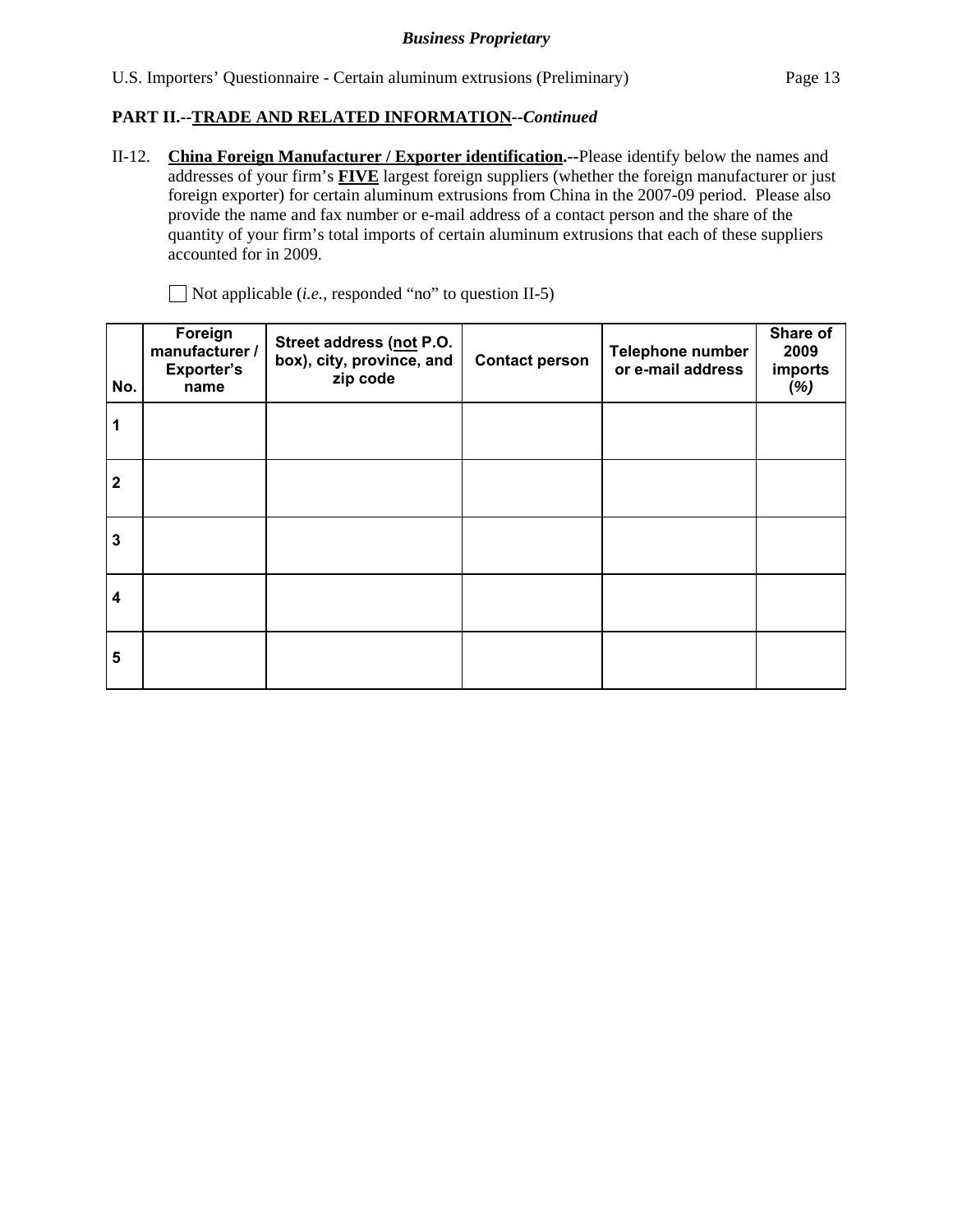# **PART III.--PRICING AND RELATED INFORMATION**

Further information on this part of the questionnaire can be obtained from James Fetzer (202-708-5403, james.fetzer@usitc.gov)

III-1. **Contact information (price)**.--Who should be contacted regarding the requested pricing and related information?

Company contact:

Name and title

 $($ Phone number E-mail address

# **PRICE DATA**

This section requests quarterly price and quantity data, f.o.b. your U.S. point of shipment, for your commercial shipments to unrelated U.S. customers during January 2007–December 2009 of the following products you imported from China and Canada:

- *Product 1***.-- Mullions & Split-Mullions, Anodized Finish, Unworked, Alloy 6063 Size: 1.75" x 3" to 3" x 8", Weight: 0.6 lb/ft to 7 lb/ft**
- *Product 2***.-- Door/Window Frames & Sashes, Painted Finish, Unworked, Alloy 6063 Size: CCD: 0.75" to 6", Weight: 0.2 lb/ft to 2 lb/ft**
- *Product 3***.-- Hand Rails, Painted Finish, Unworked, Alloy 6063 Size: CCD: 0.5" to 6", Weight: 0.15 lb/ft to 8.25 lb/ft**
- *Product 4***.-- Tub and shower components, Anodized and Bright Dip Finishes, Unworked, Alloys 6063 & 6463 – Size: CCD: 0.6" to 3", Weight: 0.1 lb/ft to 1 lb/ft**
- *Product 5***.-- Pipe, Mill Finish, Unworked, Alloy 6061 Size: 1" to 5" Schedule 40 @ 0.5 lb/ft to 5 lb/ft**

**Please note that total dollar values should be f.o.b., U.S. point of shipment and should not include U.S.-inland transportation costs. Total dollar values should reflect the** *final net* **amount paid to you (i.e., should be net of all deductions for discounts or rebates). See instruction booklet.**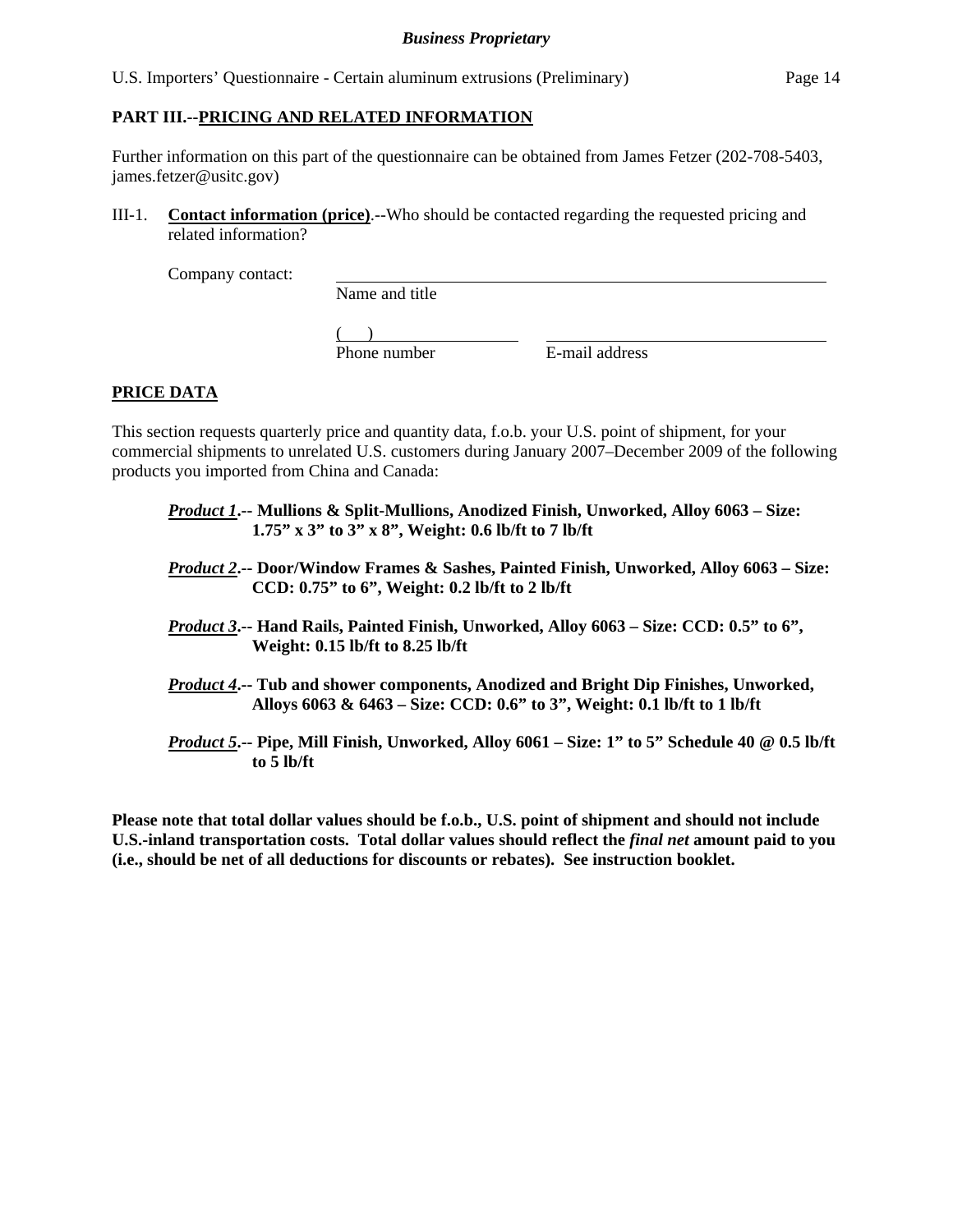#### **PART III.--PRICING AND RELATED INFORMATION***--Continued*

III-2a. Price data.--Report below the quarterly price data<sup>1</sup> for pricing products<sup>2</sup> imported from China and sold by your firm.

# **China**

|                                                                                                                                                                                          | (Quantity in pounds, value in dollars) |       |                  |       |
|------------------------------------------------------------------------------------------------------------------------------------------------------------------------------------------|----------------------------------------|-------|------------------|-------|
|                                                                                                                                                                                          | <b>Product 1</b>                       |       | <b>Product 2</b> |       |
| <b>Period of shipment</b>                                                                                                                                                                | Quantity                               | Value | Quantity         | Value |
| 2007:                                                                                                                                                                                    |                                        |       |                  |       |
| January-March                                                                                                                                                                            |                                        |       |                  |       |
| April-June                                                                                                                                                                               |                                        |       |                  |       |
| July-September                                                                                                                                                                           |                                        |       |                  |       |
| October-December                                                                                                                                                                         |                                        |       |                  |       |
| 2008:                                                                                                                                                                                    |                                        |       |                  |       |
| January-March                                                                                                                                                                            |                                        |       |                  |       |
| April-June                                                                                                                                                                               |                                        |       |                  |       |
| July-September                                                                                                                                                                           |                                        |       |                  |       |
| October-December                                                                                                                                                                         |                                        |       |                  |       |
| 2009:                                                                                                                                                                                    |                                        |       |                  |       |
| January-March                                                                                                                                                                            |                                        |       |                  |       |
| April-June                                                                                                                                                                               |                                        |       |                  |       |
| July-September                                                                                                                                                                           |                                        |       |                  |       |
| October-December                                                                                                                                                                         |                                        |       |                  |       |
|                                                                                                                                                                                          | Product 3                              |       |                  |       |
|                                                                                                                                                                                          | Quantity                               | Value |                  |       |
| 2007:                                                                                                                                                                                    |                                        |       |                  |       |
| January-March                                                                                                                                                                            |                                        |       |                  |       |
| April-June                                                                                                                                                                               |                                        |       |                  |       |
| July-September                                                                                                                                                                           |                                        |       |                  |       |
| October-December                                                                                                                                                                         |                                        |       |                  |       |
| 2008:                                                                                                                                                                                    |                                        |       |                  |       |
| January-March                                                                                                                                                                            |                                        |       |                  |       |
| April-June                                                                                                                                                                               |                                        |       |                  |       |
| July-September                                                                                                                                                                           |                                        |       |                  |       |
| October-December                                                                                                                                                                         |                                        |       |                  |       |
| 2009:                                                                                                                                                                                    |                                        |       |                  |       |
| January-March                                                                                                                                                                            |                                        |       |                  |       |
| April-June                                                                                                                                                                               |                                        |       |                  |       |
| July-September                                                                                                                                                                           |                                        |       |                  |       |
| October-December                                                                                                                                                                         |                                        |       |                  |       |
| $1$ Net values (i.e., gross sales values less all discounts, allowances, rebates, prepaid freight, and the value of<br>$roturingod goodc)$ $f \circ b$ vour $\Box$ $S$ point of chinmont |                                        |       |                  |       |

returned goods), f.o.b. your U.S. point of shipment.<br><sup>2</sup> Pricing product definitions are provided on the first page of Part III.

**Note.--**If your product does not exactly meet the product specifications but is competitive with the specified product, provide a description of your product:

Product 1:

Product 2:

Product 3: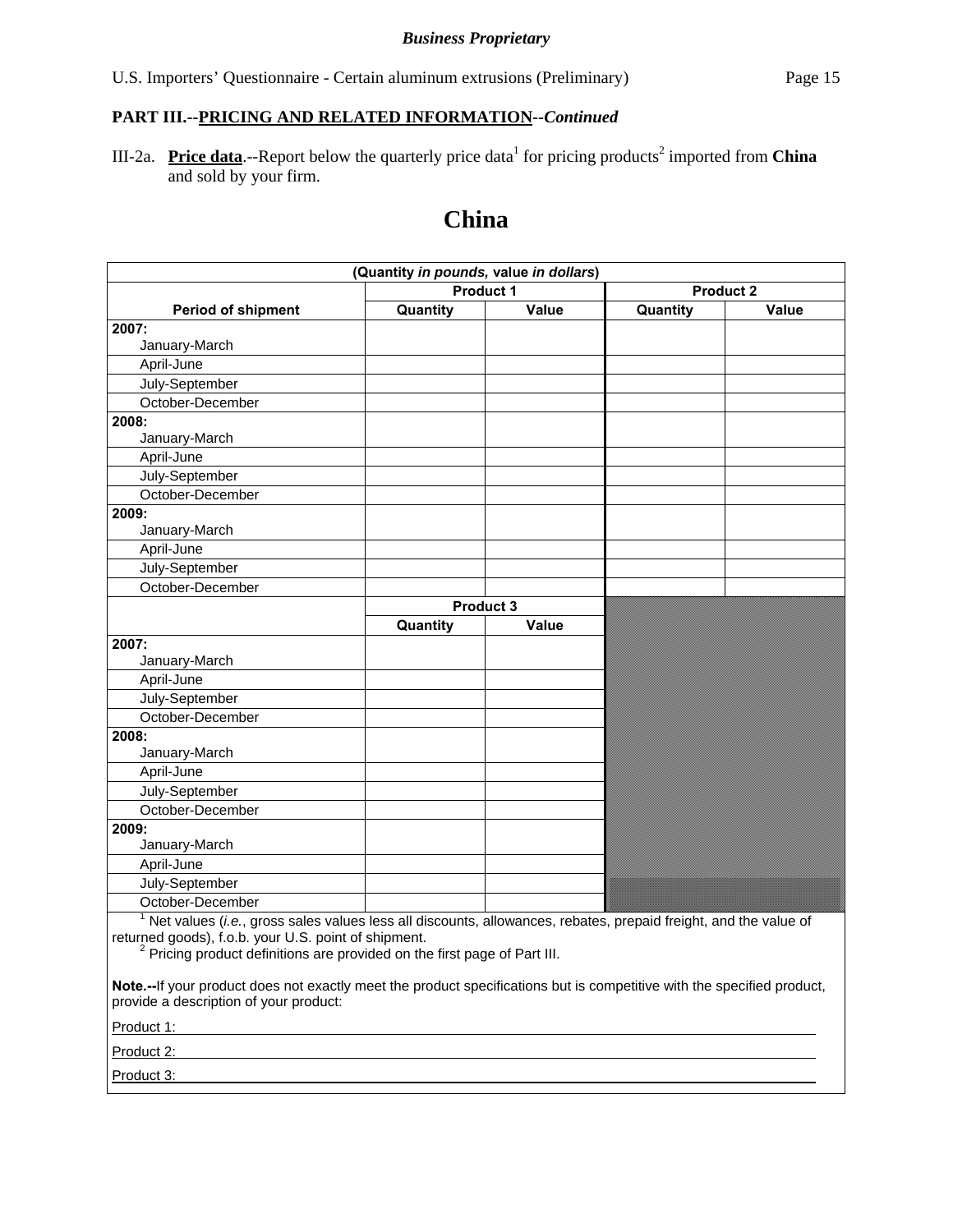U.S. Importers' Questionnaire - Certain aluminum extrusions (Preliminary) Page 16

# **PART III.--PRICING AND RELATED INFORMATION***--Continued*

III-2b. Price data *continued*.--Report below the quarterly price data<sup>1</sup> for pricing products<sup>2</sup> imported from **China** and sold by your firm.

# **China**

| (Quantity in pounds, value in dollars)                                                                                                                                                                                                                          |                   |  |                   |                  |  |  |
|-----------------------------------------------------------------------------------------------------------------------------------------------------------------------------------------------------------------------------------------------------------------|-------------------|--|-------------------|------------------|--|--|
|                                                                                                                                                                                                                                                                 | Product 4         |  |                   | <b>Product 5</b> |  |  |
| <b>Period of shipment</b>                                                                                                                                                                                                                                       | Quantity<br>Value |  | Quantity<br>Value |                  |  |  |
| 2007                                                                                                                                                                                                                                                            |                   |  |                   |                  |  |  |
| January-March                                                                                                                                                                                                                                                   |                   |  |                   |                  |  |  |
| April-June                                                                                                                                                                                                                                                      |                   |  |                   |                  |  |  |
| July-September                                                                                                                                                                                                                                                  |                   |  |                   |                  |  |  |
| October-December                                                                                                                                                                                                                                                |                   |  |                   |                  |  |  |
| 2008                                                                                                                                                                                                                                                            |                   |  |                   |                  |  |  |
| January-March                                                                                                                                                                                                                                                   |                   |  |                   |                  |  |  |
| April-June                                                                                                                                                                                                                                                      |                   |  |                   |                  |  |  |
| July-September                                                                                                                                                                                                                                                  |                   |  |                   |                  |  |  |
| October-December                                                                                                                                                                                                                                                |                   |  |                   |                  |  |  |
| 2009                                                                                                                                                                                                                                                            |                   |  |                   |                  |  |  |
| January-March                                                                                                                                                                                                                                                   |                   |  |                   |                  |  |  |
| April-June                                                                                                                                                                                                                                                      |                   |  |                   |                  |  |  |
| July-September                                                                                                                                                                                                                                                  |                   |  |                   |                  |  |  |
| October-December                                                                                                                                                                                                                                                |                   |  |                   |                  |  |  |
| Net values (i.e., gross sales values less all discounts, allowances, rebates, prepaid freight, and the value of<br>returned goods), f.o.b. your U.S. point of shipment.<br><sup>2</sup> Pricing product definitions are provided on the first page of Part III. |                   |  |                   |                  |  |  |
| Note.--If your product does not exactly meet the product specifications but is competitive with the specified product,<br>provide a description of your product:                                                                                                |                   |  |                   |                  |  |  |
| Product 4:                                                                                                                                                                                                                                                      |                   |  |                   |                  |  |  |
| Product 5:                                                                                                                                                                                                                                                      |                   |  |                   |                  |  |  |
|                                                                                                                                                                                                                                                                 |                   |  |                   |                  |  |  |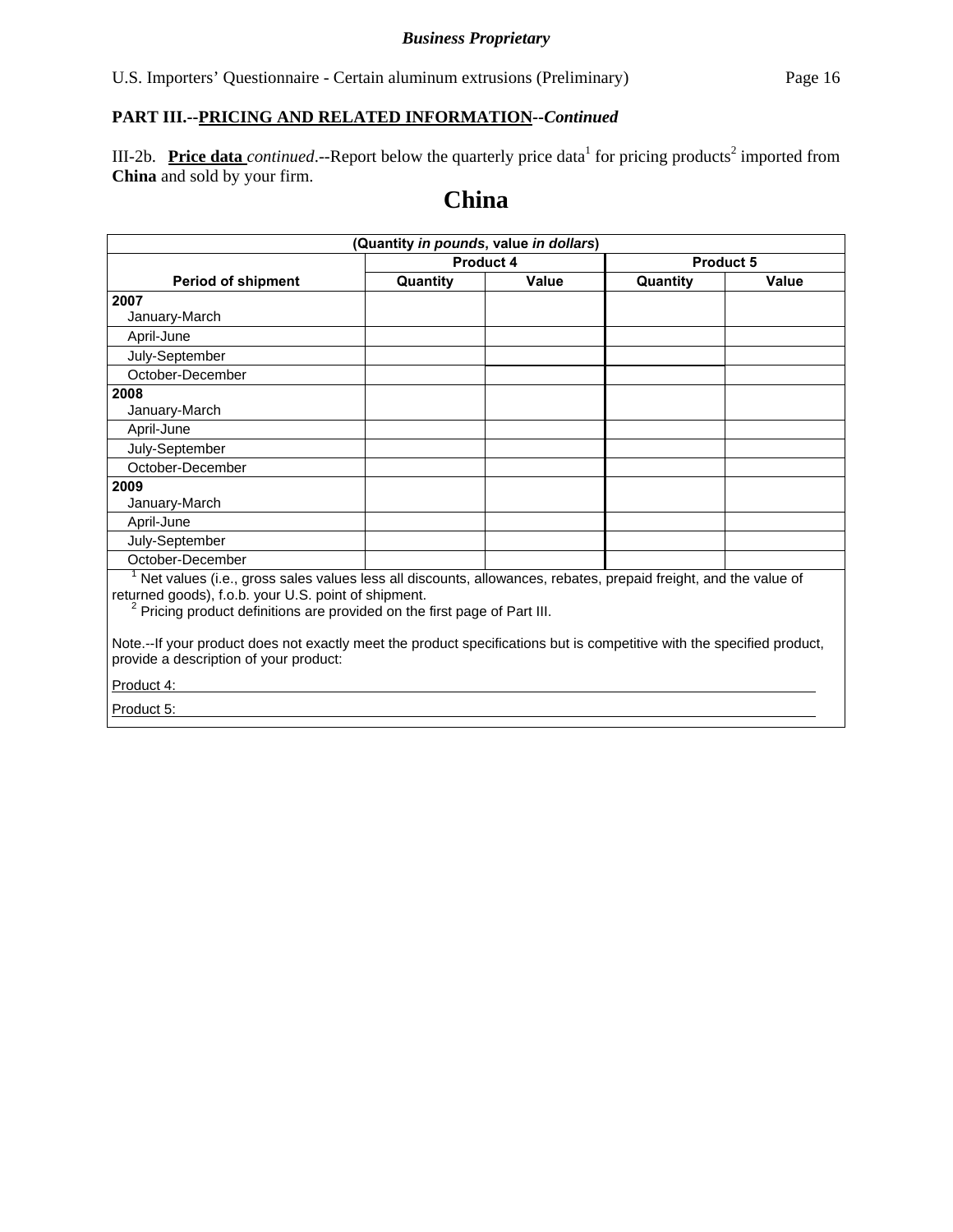# **PART III.--PRICING AND RELATED INFORMATION***--Continued*

III-2c. **Price data**.--Report below the quarterly price data<sup>1</sup> for pricing products<sup>2</sup> imported from **Canada** and sold by your firm.

# **Canada**

|                                                                                                                                                                                                                                                                 | (Quantity in pounds, value in dollars) |           |                  |       |
|-----------------------------------------------------------------------------------------------------------------------------------------------------------------------------------------------------------------------------------------------------------------|----------------------------------------|-----------|------------------|-------|
| <b>Product 1</b>                                                                                                                                                                                                                                                |                                        |           | <b>Product 2</b> |       |
| <b>Period of shipment</b>                                                                                                                                                                                                                                       | Quantity                               | Value     | Quantity         | Value |
| 2007:                                                                                                                                                                                                                                                           |                                        |           |                  |       |
| January-March                                                                                                                                                                                                                                                   |                                        |           |                  |       |
| April-June                                                                                                                                                                                                                                                      |                                        |           |                  |       |
| July-September                                                                                                                                                                                                                                                  |                                        |           |                  |       |
| October-December                                                                                                                                                                                                                                                |                                        |           |                  |       |
| 2008:                                                                                                                                                                                                                                                           |                                        |           |                  |       |
| January-March                                                                                                                                                                                                                                                   |                                        |           |                  |       |
| April-June                                                                                                                                                                                                                                                      |                                        |           |                  |       |
| July-September                                                                                                                                                                                                                                                  |                                        |           |                  |       |
| October-December                                                                                                                                                                                                                                                |                                        |           |                  |       |
| 2009:                                                                                                                                                                                                                                                           |                                        |           |                  |       |
| January-March                                                                                                                                                                                                                                                   |                                        |           |                  |       |
| April-June                                                                                                                                                                                                                                                      |                                        |           |                  |       |
| July-September                                                                                                                                                                                                                                                  |                                        |           |                  |       |
| October-December                                                                                                                                                                                                                                                |                                        |           |                  |       |
|                                                                                                                                                                                                                                                                 |                                        | Product 3 |                  |       |
|                                                                                                                                                                                                                                                                 | Quantity                               | Value     |                  |       |
| 2007:                                                                                                                                                                                                                                                           |                                        |           |                  |       |
| January-March                                                                                                                                                                                                                                                   |                                        |           |                  |       |
| April-June                                                                                                                                                                                                                                                      |                                        |           |                  |       |
| July-September                                                                                                                                                                                                                                                  |                                        |           |                  |       |
| October-December                                                                                                                                                                                                                                                |                                        |           |                  |       |
| 2008:                                                                                                                                                                                                                                                           |                                        |           |                  |       |
| January-March                                                                                                                                                                                                                                                   |                                        |           |                  |       |
| April-June                                                                                                                                                                                                                                                      |                                        |           |                  |       |
| July-September                                                                                                                                                                                                                                                  |                                        |           |                  |       |
| October-December                                                                                                                                                                                                                                                |                                        |           |                  |       |
| 2009:                                                                                                                                                                                                                                                           |                                        |           |                  |       |
| January-March                                                                                                                                                                                                                                                   |                                        |           |                  |       |
| April-June                                                                                                                                                                                                                                                      |                                        |           |                  |       |
| July-September                                                                                                                                                                                                                                                  |                                        |           |                  |       |
| October-December                                                                                                                                                                                                                                                |                                        |           |                  |       |
| Net values (i.e., gross sales values less all discounts, allowances, rebates, prepaid freight, and the value of<br>returned goods), f.o.b. your U.S. point of shipment.<br><sup>2</sup> Pricing product definitions are provided on the first page of Part III. |                                        |           |                  |       |
| Note.--If your product does not exactly meet the product specifications but is competitive with the specified product,<br>provide a description of your product:                                                                                                |                                        |           |                  |       |
| Product 1: All and the state of the state of the state of the state of the state of the state of the state of                                                                                                                                                   |                                        |           |                  |       |
| Product 2: Product 2:                                                                                                                                                                                                                                           |                                        |           |                  |       |
| Product 3:                                                                                                                                                                                                                                                      |                                        |           |                  |       |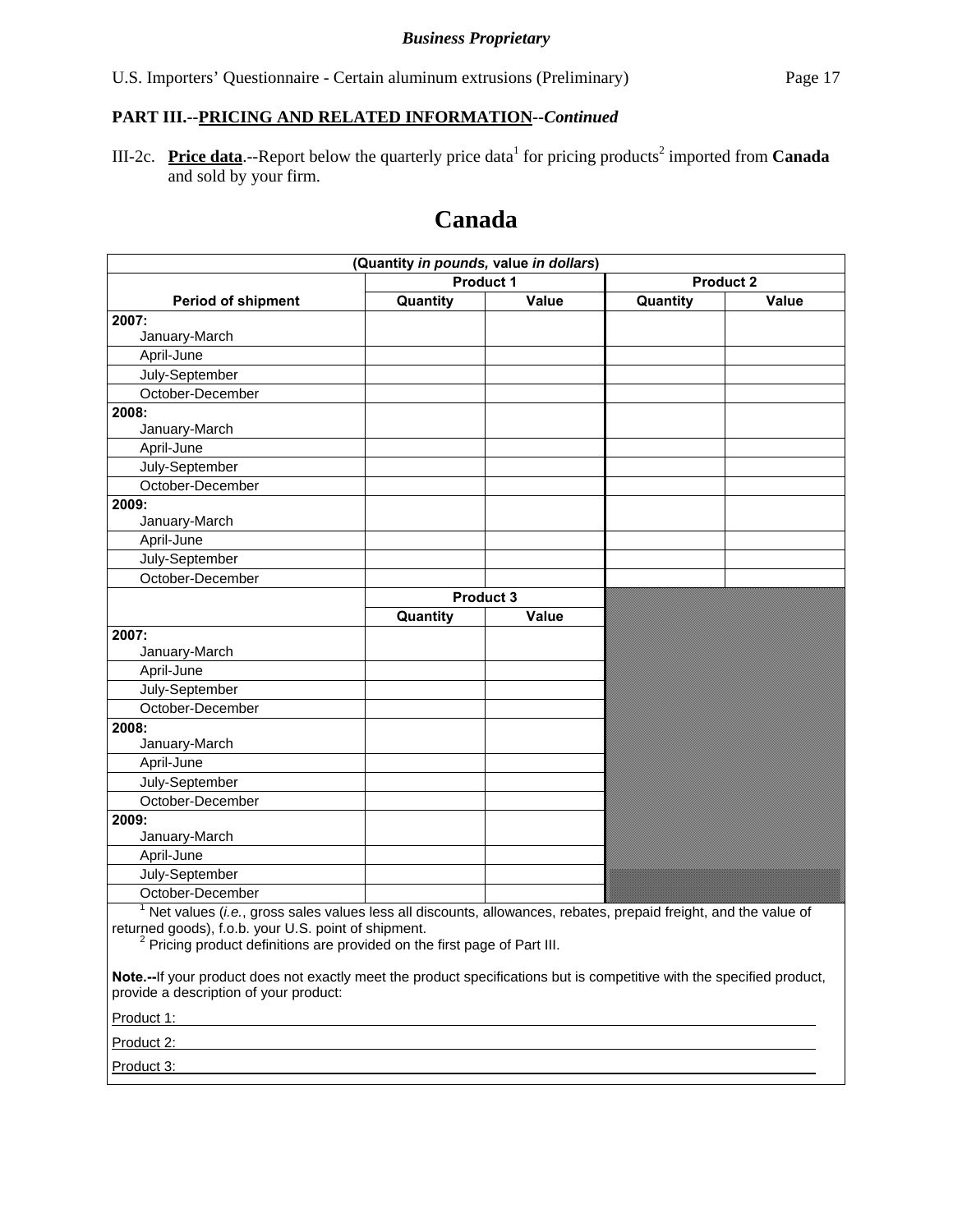# **PART III.--PRICING AND RELATED INFORMATION***--Continued*

III-2d. Price data *continued*.--Report below the quarterly price data<sup>1</sup> for pricing products<sup>2</sup> imported from **Canada** and sold by your firm.

# **Canada**

| (Quantity in pounds, value in dollars)                                                                                                                                                                                                                              |           |       |                   |           |  |  |
|---------------------------------------------------------------------------------------------------------------------------------------------------------------------------------------------------------------------------------------------------------------------|-----------|-------|-------------------|-----------|--|--|
|                                                                                                                                                                                                                                                                     | Product 4 |       |                   | Product 5 |  |  |
| <b>Period of shipment</b>                                                                                                                                                                                                                                           | Quantity  | Value | Quantity<br>Value |           |  |  |
| 2007                                                                                                                                                                                                                                                                |           |       |                   |           |  |  |
| January-March                                                                                                                                                                                                                                                       |           |       |                   |           |  |  |
| April-June                                                                                                                                                                                                                                                          |           |       |                   |           |  |  |
| July-September                                                                                                                                                                                                                                                      |           |       |                   |           |  |  |
| October-December                                                                                                                                                                                                                                                    |           |       |                   |           |  |  |
| 2008                                                                                                                                                                                                                                                                |           |       |                   |           |  |  |
| January-March                                                                                                                                                                                                                                                       |           |       |                   |           |  |  |
| April-June                                                                                                                                                                                                                                                          |           |       |                   |           |  |  |
| July-September                                                                                                                                                                                                                                                      |           |       |                   |           |  |  |
| October-December                                                                                                                                                                                                                                                    |           |       |                   |           |  |  |
| 2009                                                                                                                                                                                                                                                                |           |       |                   |           |  |  |
| January-March                                                                                                                                                                                                                                                       |           |       |                   |           |  |  |
| April-June                                                                                                                                                                                                                                                          |           |       |                   |           |  |  |
| July-September                                                                                                                                                                                                                                                      |           |       |                   |           |  |  |
| October-December                                                                                                                                                                                                                                                    |           |       |                   |           |  |  |
| $1$ Net values (i.e., gross sales values less all discounts, allowances, rebates, prepaid freight, and the value of<br>returned goods), f.o.b. your U.S. point of shipment.<br><sup>2</sup> Pricing product definitions are provided on the first page of Part III. |           |       |                   |           |  |  |
| Note.--If your product does not exactly meet the product specifications but is competitive with the specified product,<br>provide a description of your product:                                                                                                    |           |       |                   |           |  |  |
| Product 4:                                                                                                                                                                                                                                                          |           |       |                   |           |  |  |
| Product 5:                                                                                                                                                                                                                                                          |           |       |                   |           |  |  |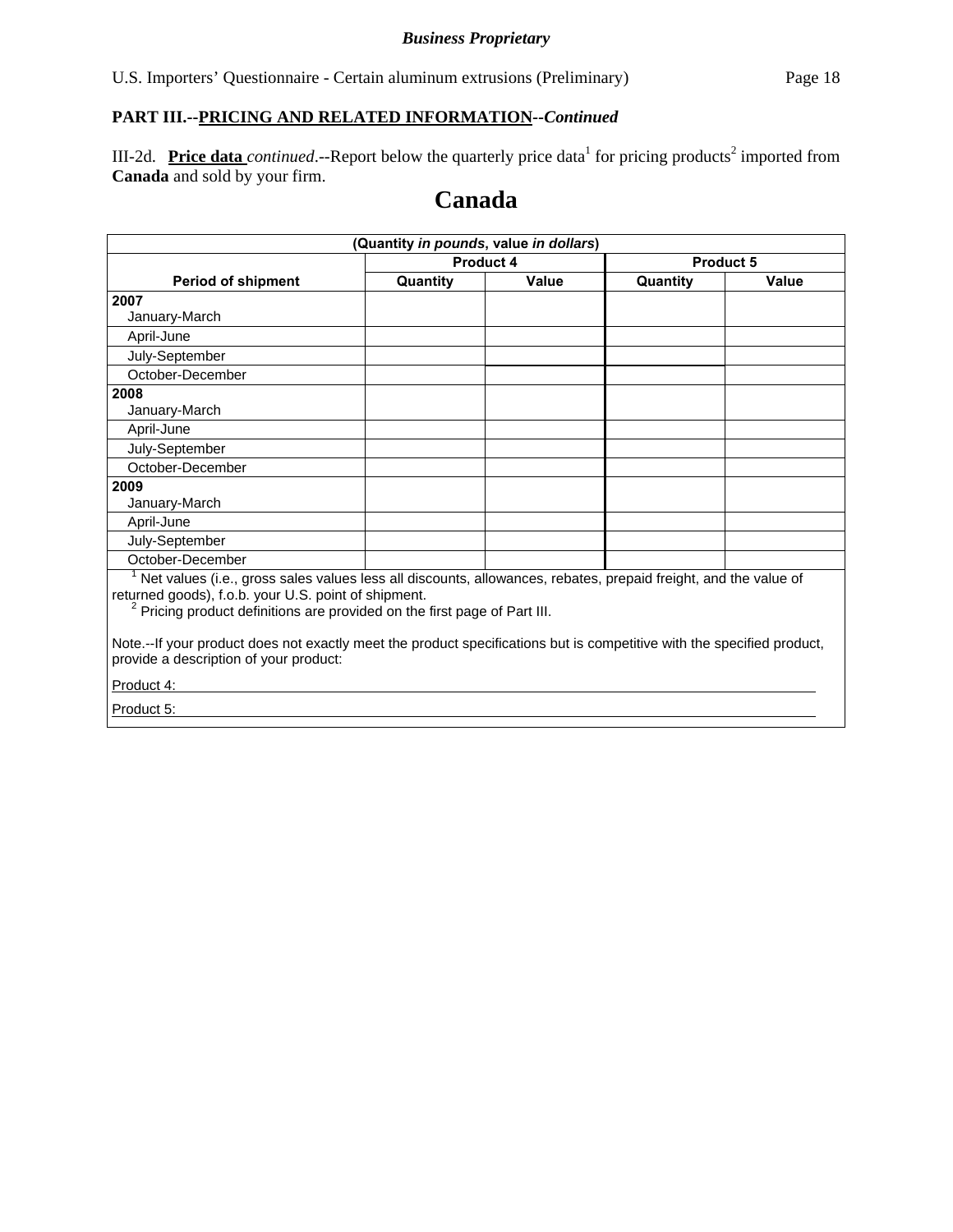# **PART III.--PRICING AND RELATED INFORMATION***--Continued*

III-3. **Price setting.--** How does your firm determine the prices that it charges for sales of certain aluminum extrusions (*check all that apply*)? If your firm issues price lists, please include a copy of a recent price list with your submission. If your price list is large, please only submit some sample pages.

|            | Transaction by transaction                                              | Contracts                     | Set price lists                                                                                       |
|------------|-------------------------------------------------------------------------|-------------------------------|-------------------------------------------------------------------------------------------------------|
|            | Internet sales                                                          |                               |                                                                                                       |
|            |                                                                         |                               |                                                                                                       |
| apply).    |                                                                         |                               | <b>Discount policy.</b> -- Please indicate and describe your firm's discount policies (check all that |
|            | Quantity discounts                                                      | Annual total volume discounts | $\Box$ No discount policy                                                                             |
|            | Other-Please describe:                                                  |                               |                                                                                                       |
|            |                                                                         |                               |                                                                                                       |
|            |                                                                         |                               |                                                                                                       |
|            |                                                                         |                               |                                                                                                       |
|            |                                                                         |                               |                                                                                                       |
|            | Pricing terms for certain aluminum extrusions.--                        |                               |                                                                                                       |
|            |                                                                         |                               | China $(e.g., 2/10$ net 30 days)?                                                                     |
| (a)<br>(b) |                                                                         |                               | On what basis are your prices of certain aluminum extrusions imported from China                      |
|            | usually quoted? (check one)                                             |                               | F.o.b.--Please specify point:                                                                         |
|            | Delivered                                                               |                               |                                                                                                       |
|            |                                                                         |                               | <b>Contract versus spot.</b> --Approximately what share of your firm's sales of certain aluminum      |
|            |                                                                         |                               | extrusions imported from China in 2009 were on a (1) long-term contract basis (multiple               |
|            | including 12 months), and (3) spot sales basis (for a single delivery)? |                               |                                                                                                       |
|            | Type of sale                                                            | Share of sales (percent)      | deliveries for more than 12 months), (2) short-term contract basis (multiple deliveries up to and     |
|            | Long-term contracts                                                     |                               | What are your firm's typical sales terms for certain aluminum extrusions imported from                |

Spot sales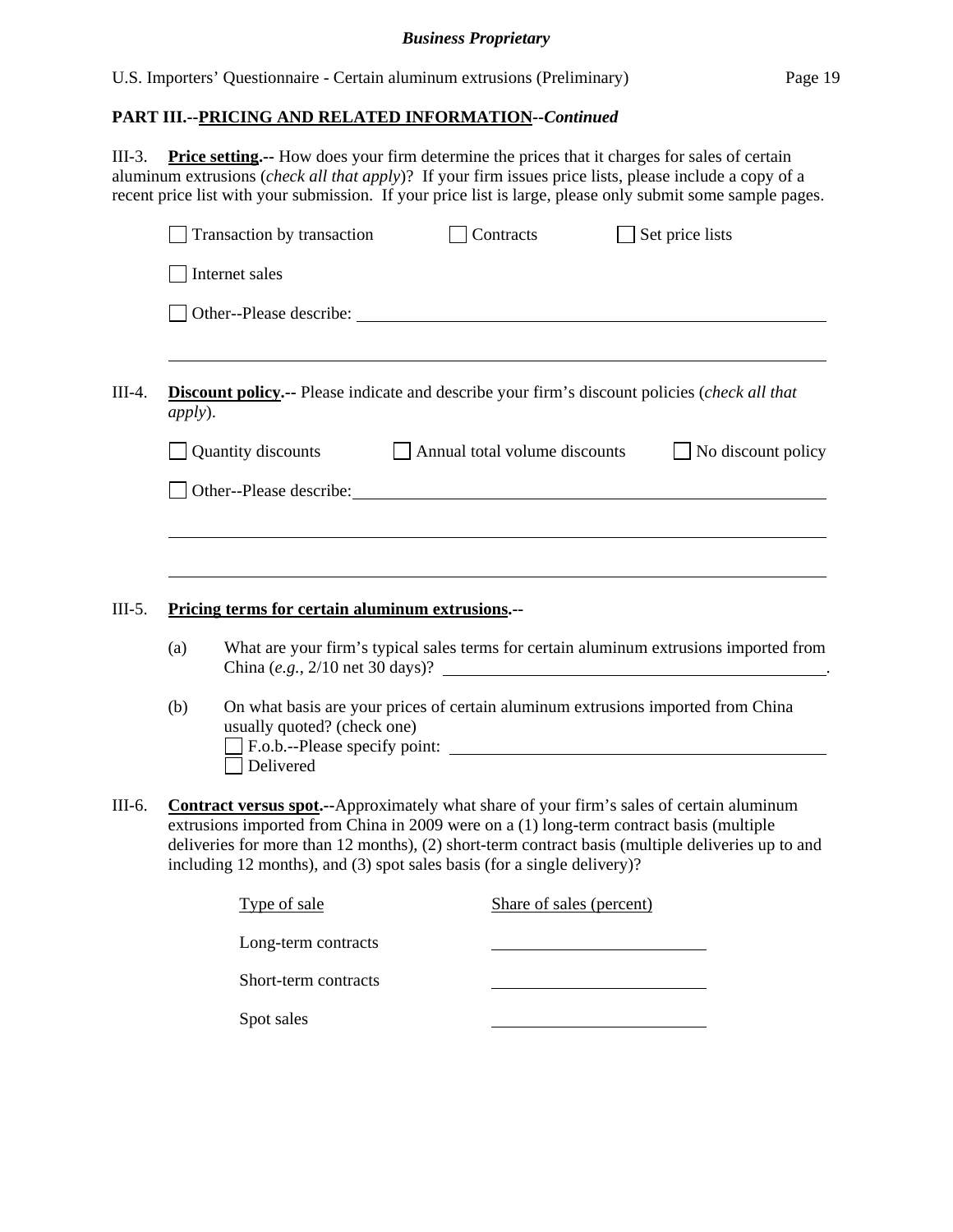# **PART III.--PRICING AND RELATED INFORMATION***--Continued*

| $III-7.$ | <b>Long-term contact provisions.</b> --If you sell on a long-term contract basis, please answer the<br>following questions with respect to provisions of a typical long-term contract. |                                                                                                                                                                                                                                              |  |  |  |  |
|----------|----------------------------------------------------------------------------------------------------------------------------------------------------------------------------------------|----------------------------------------------------------------------------------------------------------------------------------------------------------------------------------------------------------------------------------------------|--|--|--|--|
|          | (a)                                                                                                                                                                                    | What is the average duration of a contract?                                                                                                                                                                                                  |  |  |  |  |
|          | (b)                                                                                                                                                                                    | Can prices be renegotiated during the contract period?<br>Yes<br>N <sub>o</sub>                                                                                                                                                              |  |  |  |  |
|          | (c)                                                                                                                                                                                    | Does the contract fix quantity, price, or both? $\Box$ Quantity<br>Price<br><b>Both</b>                                                                                                                                                      |  |  |  |  |
|          | (d)                                                                                                                                                                                    | Does the contract have metal costs that are based on a particular benchmark? $\Box$ No                                                                                                                                                       |  |  |  |  |
|          | (e)                                                                                                                                                                                    | Yes<br>N <sub>o</sub><br>Does the contract have a meet-or-release provision?                                                                                                                                                                 |  |  |  |  |
| III-8.   |                                                                                                                                                                                        | <b>Short-term contact provisions.</b> --If you sell on a short-term contract basis, please answer the<br>following questions with respect to provisions of a typical short-term contract.                                                    |  |  |  |  |
|          | (a)                                                                                                                                                                                    | What is the average duration of a contract?                                                                                                                                                                                                  |  |  |  |  |
|          | (b)                                                                                                                                                                                    | Can prices be renegotiated during the contract period?<br>Yes<br>N <sub>o</sub>                                                                                                                                                              |  |  |  |  |
|          | (c)                                                                                                                                                                                    | Does the contract fix quantity, price, or both? $\Box$ Quantity<br><b>Price</b><br><b>Both</b>                                                                                                                                               |  |  |  |  |
|          | (d)                                                                                                                                                                                    | Does the contract have metal costs that are based on a particular benchmark? $\Box$ No                                                                                                                                                       |  |  |  |  |
|          | (e)                                                                                                                                                                                    | Yes<br>N <sub>o</sub><br>Does the contract have a meet-or-release provision?                                                                                                                                                                 |  |  |  |  |
| III-9.   |                                                                                                                                                                                        | <b>Lead times.</b> --What is your share of sales both from inventory and produced to order and what is<br>the average lead time between a customer's order and the date of delivery for your firm's sales of<br>certain aluminum extrusions? |  |  |  |  |
|          |                                                                                                                                                                                        | Share of sales,<br>Lead time<br>Source<br>2009                                                                                                                                                                                               |  |  |  |  |
|          |                                                                                                                                                                                        | From inventory                                                                                                                                                                                                                               |  |  |  |  |
|          |                                                                                                                                                                                        | Produced to order                                                                                                                                                                                                                            |  |  |  |  |

**Total 100 %**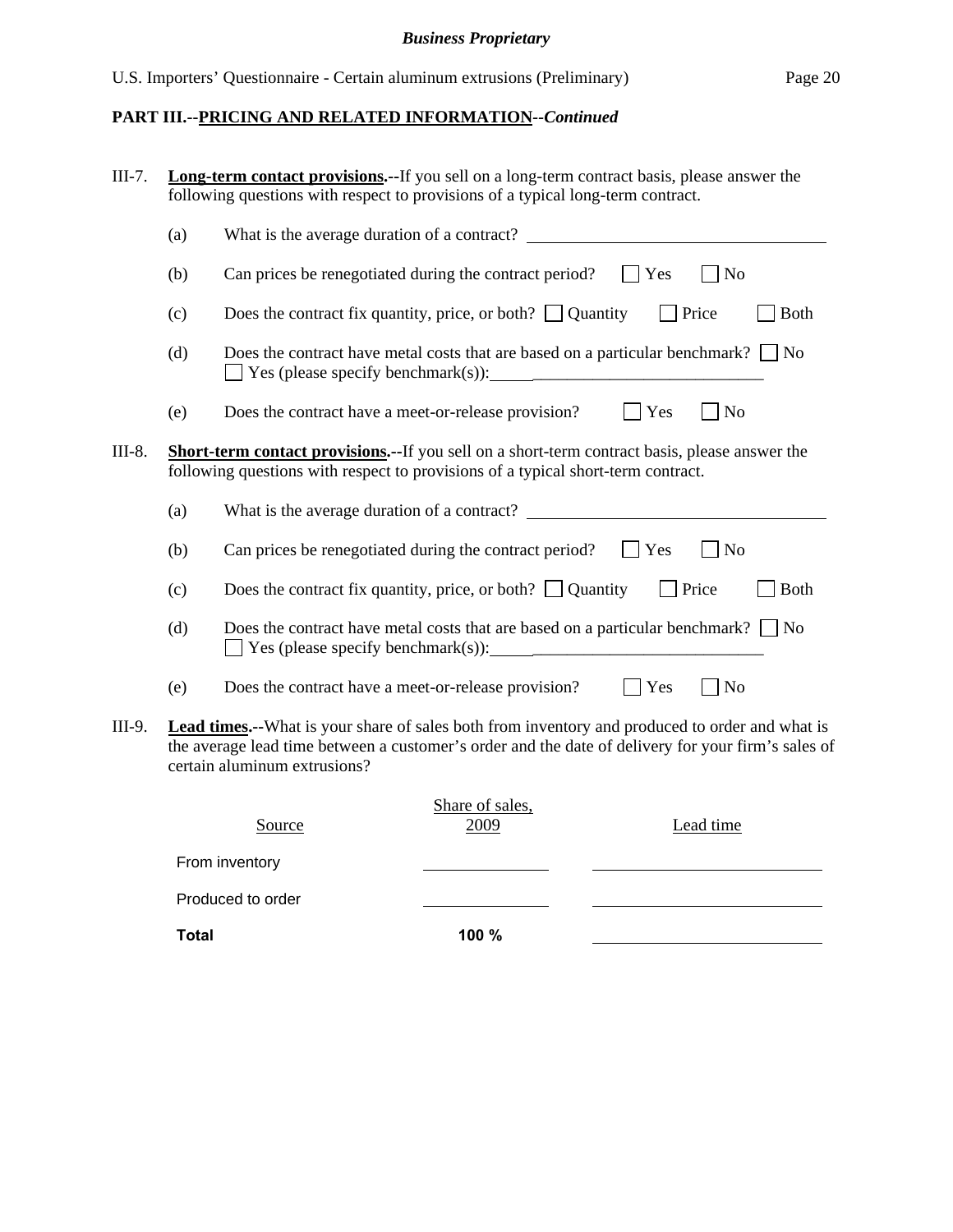#### III-10. **Shipping information.—**

- (a) What is the approximate percentage of the total delivered cost of certain aluminum extrusions that is accounted for by U.S. inland transportation costs? percent.
- (b) Who generally arranges the transportation to your customers' locations? (check one)  $\Box$ Your firm  $\Box$  or purchaser
- (c) What proportion of your sales occur within 100 miles of your storage or production facility? percent. Within 101 to 1,000 miles? percent. Over 1,000 miles? percent.
- III-11. **Geographical shipments--**What is the geographic market area in the United States served by your firm's shipments of certain aluminum extrusions imported from any source? (check all that apply)

| Geographic area                                                                                                         | $\sqrt{ }$ if applicable |
|-------------------------------------------------------------------------------------------------------------------------|--------------------------|
| Northeast.–CT, ME, MA, NH, NJ, NY, PA, RI, and VT.                                                                      |                          |
| Midwest.–IL, IN, IA, KS, MI, MN, MO, NE, ND, OH, SD, and WI.                                                            |                          |
| Southeast.–AL, DE, DC, FL, GA, KY, MD, MS, NC, SC, TN, VA, and WV.                                                      |                          |
| Central Southwest.-AR, LA, OK, and TX.                                                                                  |                          |
| <b>Mountains.-AZ, CO, ID, MT, NV, NM, UT, and WY.</b>                                                                   |                          |
| <b>Pacific Coast.–C</b> A, OR, and WA.                                                                                  |                          |
| <b>Other</b> .—All other markets in the United States not previously listed, including AK, HI,<br>PR, VI, among others. |                          |
|                                                                                                                         |                          |

III-12. **End uses-**Describe the end uses of the certain aluminum extrusions that you import from China. For each end-use product, what percentage of the total cost is accounted for by certain aluminum extrusions?

l

l

l

l

End use Share of total cost (percent)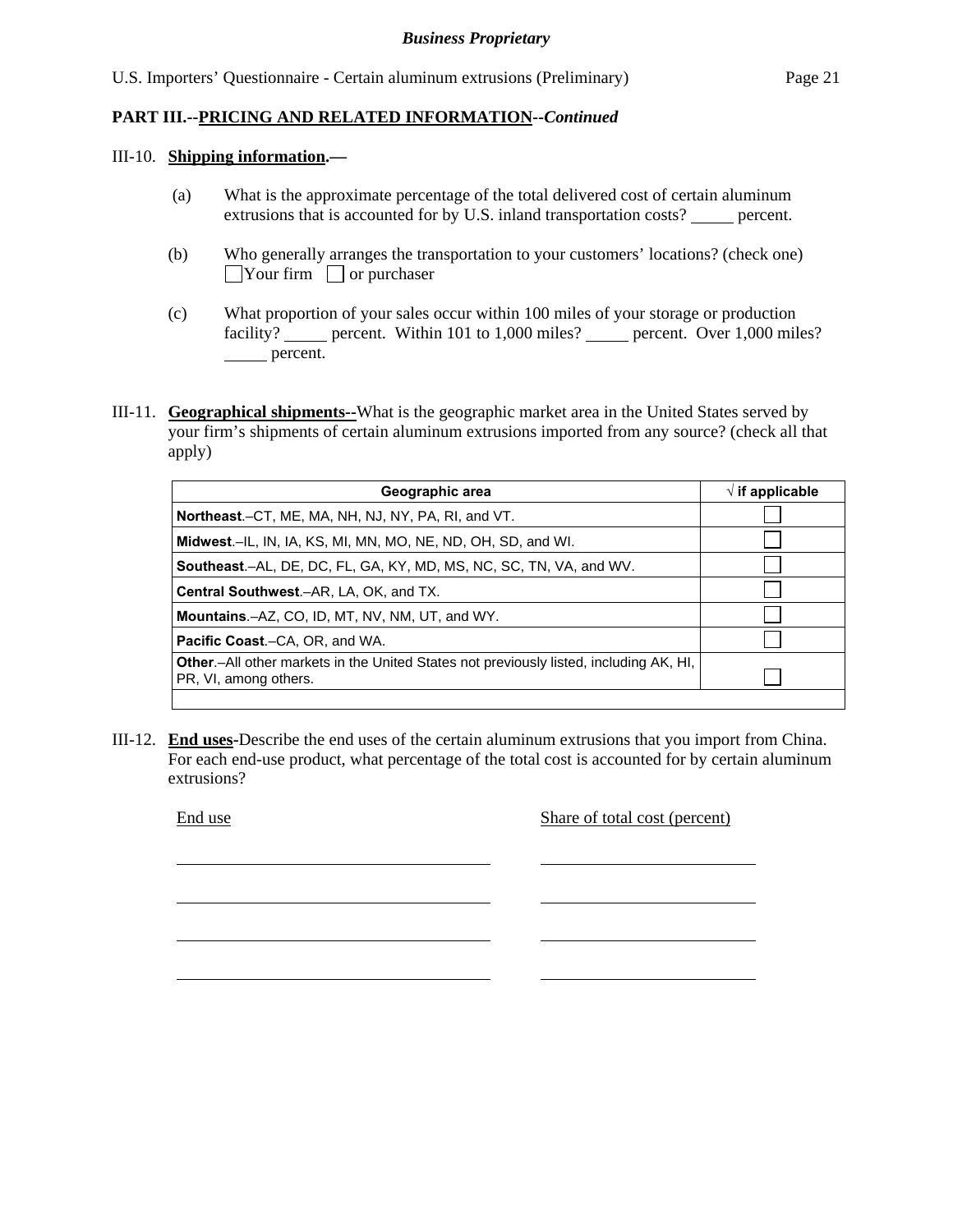III-13. **Substitutes.--**Please list in order of importance any products that may be substituted for certain aluminum extrusions. For each possible substitute product, please describe the degree of substitutability and indicate whether changes in the price of the substitute affect the price for certain aluminum extrusions, and to what degree, the length of any time lag of such an effect.

| <b>Substitute</b> | <b>Application</b> | Have changes in the prices of this<br>substitute affected the price for certain<br>aluminum extrusions? |  |  |
|-------------------|--------------------|---------------------------------------------------------------------------------------------------------|--|--|
| 1.                |                    | No<br>Yes--Please explain.                                                                              |  |  |
| 2.                |                    | No<br>Yes--Please explain.<br>$\blacksquare$                                                            |  |  |
| 3.                |                    | $\Box$ No<br>Yes--Please explain.                                                                       |  |  |
| 4.                |                    | No<br>Yes--Please explain.<br><b>College</b>                                                            |  |  |
| 5.                |                    | No<br>Yes--Please explain.                                                                              |  |  |

## III-14. **Demand trends.--**

(a) How has the demand within the United States for certain aluminum extrusions changed since January 1, 2007? What principal factors affect changes in demand?

| Increased | $\Box$ No Change | Decreased | <b>Fluctuated</b> |
|-----------|------------------|-----------|-------------------|
|           |                  |           |                   |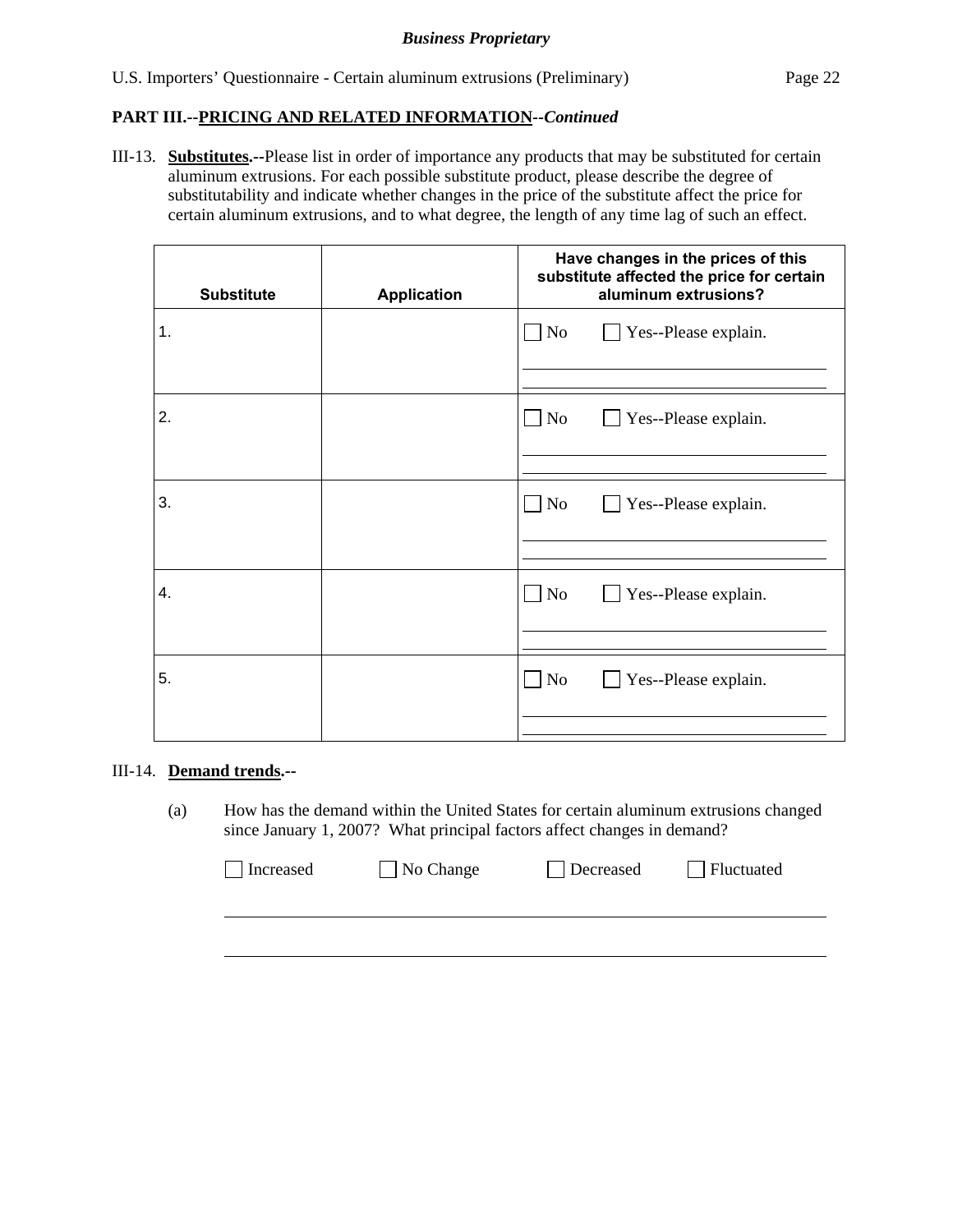# **PART III.--PRICING AND RELATED INFORMATION***--Continued*

|         | (b)       | How has the demand outside the United States (if known) for certain aluminum<br>extrusions changed since January 1, 2007? What principal factors affect changes in<br>demand? |                        |           |                                                                                                                                                                                 |                                                                                                        |  |
|---------|-----------|-------------------------------------------------------------------------------------------------------------------------------------------------------------------------------|------------------------|-----------|---------------------------------------------------------------------------------------------------------------------------------------------------------------------------------|--------------------------------------------------------------------------------------------------------|--|
|         |           | Increased                                                                                                                                                                     |                        | No Change | Decreased                                                                                                                                                                       | Fluctuated                                                                                             |  |
| III-15. | $\Box$ No | certain aluminum extrusions since January 1, 2007?                                                                                                                            | Yes-- Please describe. |           |                                                                                                                                                                                 | <b>Product changes.</b> --Have there been any significant changes in the product range or marketing of |  |
|         |           |                                                                                                                                                                               |                        |           |                                                                                                                                                                                 |                                                                                                        |  |
| III-16. |           | <b>Business cycles.--</b><br>No (skip to question III-16.)                                                                                                                    |                        |           | (a) Are certain aluminum extrusions market subject to business cycles or conditions of<br>competition (including seasonal business) distinctive to certain aluminum extrusions? | $\Box$ Yes-- Please describe below and then answer part (b).                                           |  |
|         |           |                                                                                                                                                                               |                        |           |                                                                                                                                                                                 |                                                                                                        |  |
|         |           | certain aluminum extrusions since January 1, 2007?                                                                                                                            |                        |           | (b) If yes, have there been any changes in the business cycles or conditions of competition for                                                                                 |                                                                                                        |  |
|         | $\Box$ No |                                                                                                                                                                               | Yes-- Please describe. |           |                                                                                                                                                                                 |                                                                                                        |  |
|         |           |                                                                                                                                                                               |                        |           |                                                                                                                                                                                 |                                                                                                        |  |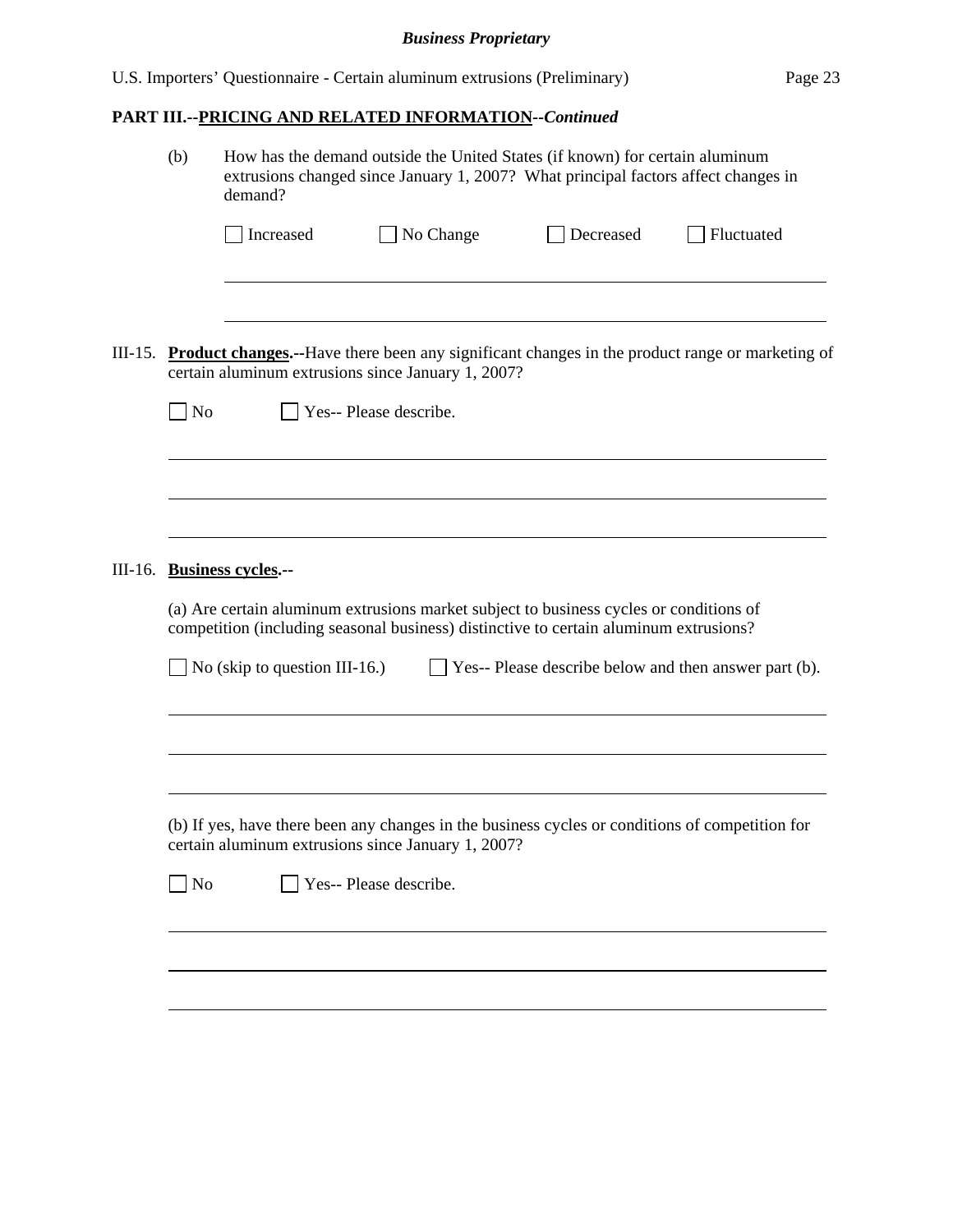U.S. Importers' Questionnaire - Certain aluminum extrusions (Preliminary) Page 24

## **PART III.--PRICING AND RELATED INFORMATION***--Continued*

III-17. **Supply constraints.--**Has your firm refused, declined, or been unable to supply certain aluminum extrusions since January 1, 2007 (examples include placing customers on allocation or "controlled order entry," declining to accept new customers or renew existing customers, delivering less than the quantity promised, been unable to meet timely shipment commitments, etc.)?

|  | ] No |  |  |  | $\Box$ Yes-- Please describe. |
|--|------|--|--|--|-------------------------------|
|--|------|--|--|--|-------------------------------|

 $\overline{a}$ 

l

III-18. **Raw materials.--**Please describe any trends in the prices of raw materials used to produce certain aluminum extrusions and whether your firm expects these trends to continue.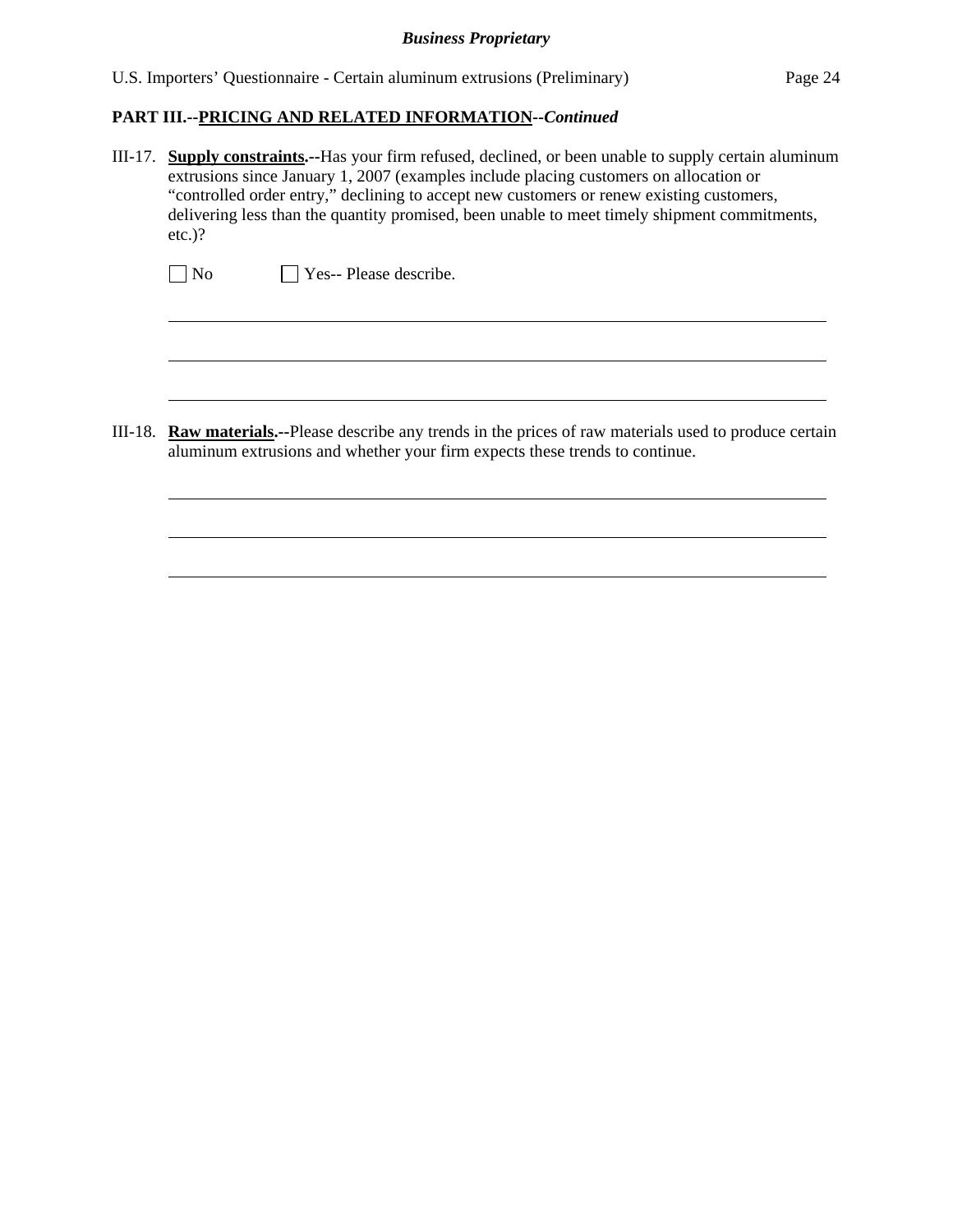III-19. **Interchangeability.--**Are certain aluminum extrusions produced in the United States and in other countries interchangeable (*i.e.*, can they physically be used in the same applications)? Please indicate below, using "A" to indicate that the products from a specified country-pair are always interchangeable, "F" to indicate that the products are frequently interchangeable, "S" to indicate that the products are sometimes interchangeable, "N" to indicate that the products are never interchangeable, and "0" to indicate no familiarity with products from a specified country-pair.<sup>1</sup>

| Country-pair                                                                                                                                                                                   | China | Canada | Other countries |  |  |  |
|------------------------------------------------------------------------------------------------------------------------------------------------------------------------------------------------|-------|--------|-----------------|--|--|--|
| <b>United States</b>                                                                                                                                                                           |       |        |                 |  |  |  |
| China                                                                                                                                                                                          |       |        |                 |  |  |  |
| Canada                                                                                                                                                                                         |       |        |                 |  |  |  |
| <sup>1</sup> For any country-pair producing certain aluminum extrusions which is sometimes or never<br>interchangeable, please explain the factors that limit or preclude interchangeable use: |       |        |                 |  |  |  |
|                                                                                                                                                                                                |       |        |                 |  |  |  |
|                                                                                                                                                                                                |       |        |                 |  |  |  |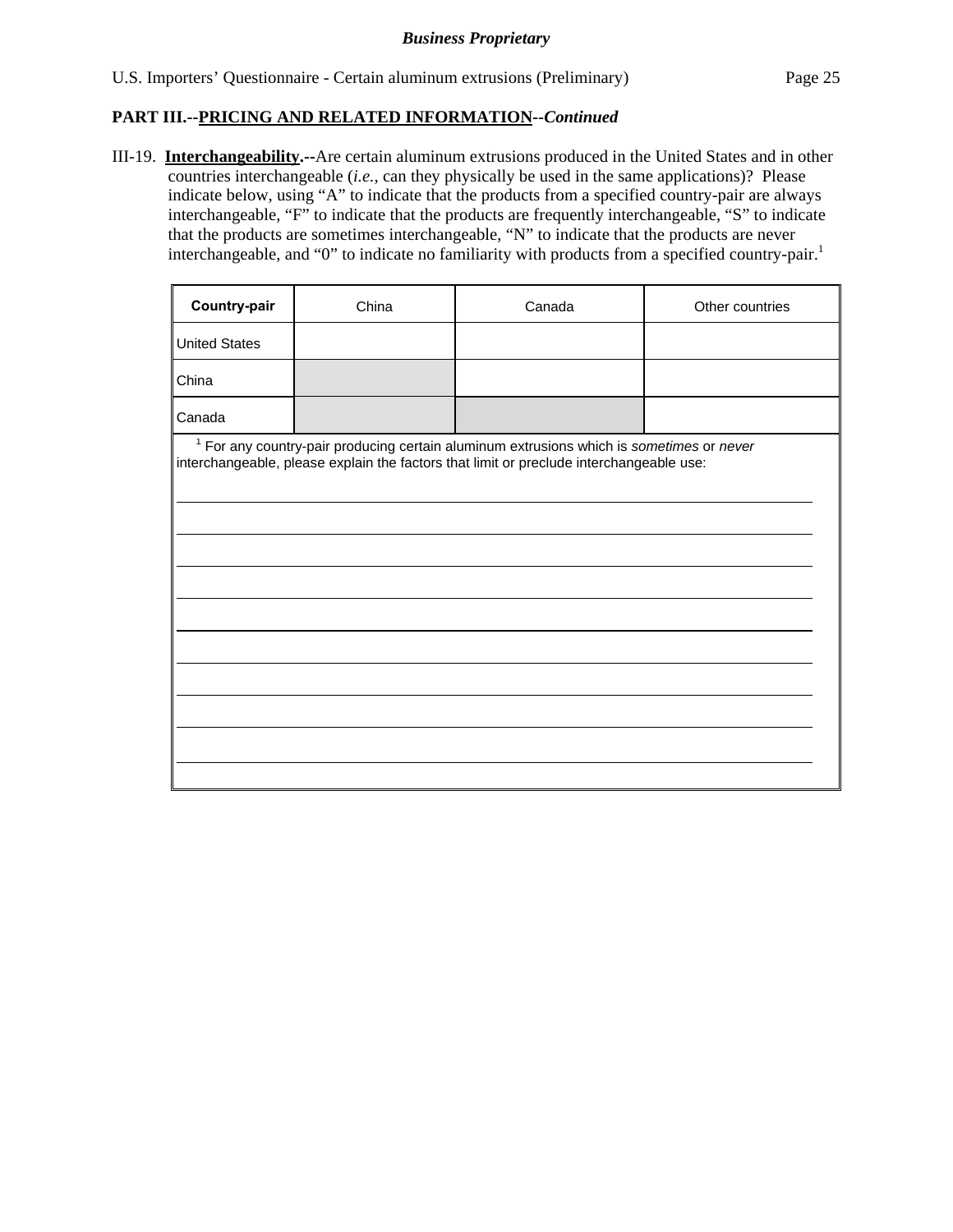III-18. **Factors other than price.--**Are differences other than price (*i.e.*, quality, availability, transportation network, product range, technical support, *etc.*) between certain aluminum extrusions produced in the United States and in other countries a significant factor in your firm's sales of the products? Please indicate below, using "A" to indicate that such differences are always significant, "F" to indicate that such differences are frequently significant, "S" to indicate that such differences are sometimes significant, "N" to indicate that such differences are never significant, and "0" to indicate no familiarity with products from a specified country-pair.<sup>1</sup>

| Country-pair                                                                                                                                                                                                                                                                 | China | Canada | Other countries |  |  |  |
|------------------------------------------------------------------------------------------------------------------------------------------------------------------------------------------------------------------------------------------------------------------------------|-------|--------|-----------------|--|--|--|
| <b>United States</b>                                                                                                                                                                                                                                                         |       |        |                 |  |  |  |
| China                                                                                                                                                                                                                                                                        |       |        |                 |  |  |  |
| Canada                                                                                                                                                                                                                                                                       |       |        |                 |  |  |  |
| <sup>1</sup> For any country-pair for which factors other than price always or frequently are a significant factor in<br>your firm's sales of certain aluminum extrusions, identify the country-pair and report the advantages or<br>disadvantages imparted by such factors: |       |        |                 |  |  |  |